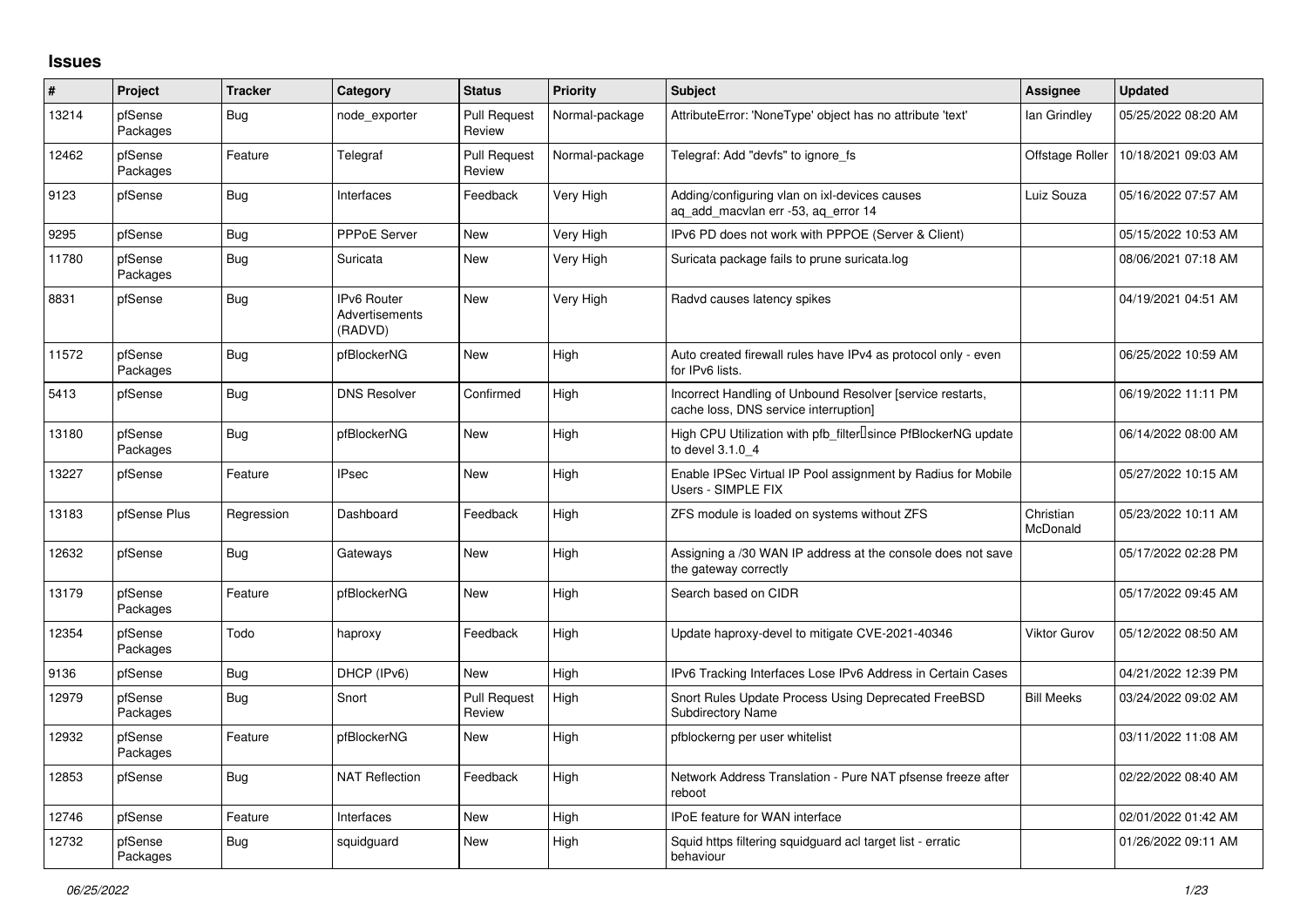| #     | Project             | <b>Tracker</b> | Category             | <b>Status</b> | <b>Priority</b> | <b>Subject</b>                                                                                                                                                                | <b>Assignee</b>       | <b>Updated</b>      |
|-------|---------------------|----------------|----------------------|---------------|-----------------|-------------------------------------------------------------------------------------------------------------------------------------------------------------------------------|-----------------------|---------------------|
| 12607 | pfSense Plus        | <b>Bug</b>     | Hardware / Drivers   | New           | High            | Instability with Snort Inline with AWS Instances                                                                                                                              |                       | 01/10/2022 09:03 PM |
| 12608 | pfSense<br>Packages | <b>Bug</b>     | WireGuard            | New           | High            | WireGuard tunnels monitored by dpinger causing system to<br>stop routing completely in certain situations                                                                     | Christian<br>McDonald | 12/16/2021 03:14 PM |
| 12520 | pfSense<br>Packages | Feature        | Squid                | <b>New</b>    | High            | [Squid] - Allow or Deny Mappings from IP/Host/GeoIP sources                                                                                                                   |                       | 11/12/2021 02:13 PM |
| 11135 | pfSense<br>Packages | Bug            | haproxy              | Feedback      | High            | HAproxy OCSP reponse crontab bug                                                                                                                                              | <b>Viktor Gurov</b>   | 09/10/2021 11:51 AM |
| 12160 | pfSense<br>Packages | Regression     | syslog-ng            | Feedback      | High            | An invalid configuration is generated when choosing TLS as<br>the default protocol                                                                                            | Jim Pingle            | 07/23/2021 03:27 PM |
| 11534 | pfSense<br>Packages | Regression     | FreeRADIUS           | New           | High            | FreeRADIUS EAP anonymous connection forbidden<br>out-of-tunnel                                                                                                                |                       | 07/14/2021 02:32 AM |
| 11992 | pfSense             | <b>Bug</b>     | Virtual IP Addresses | Confirmed     | High            | GRE Tunnel - Does not work with a virtual IP as endpoint                                                                                                                      |                       | 06/04/2021 01:16 AM |
| 11936 | pfSense<br>Packages | <b>Bug</b>     | <b>FRR</b>           | Incomplete    | High            | FRR does not connect BGP when using password                                                                                                                                  |                       | 05/19/2021 08:12 AM |
| 11563 | pfSense<br>Packages | Bug            | <b>BIND</b>          | New           | High            | BIND GUI writes TXT records > 255 characters                                                                                                                                  |                       | 02/27/2021 07:11 AM |
| 11158 | pfSense<br>Packages | <b>Bug</b>     | <b>FRR</b>           | New           | High            | <b>FRR Prefix Lists</b>                                                                                                                                                       |                       | 12/30/2020 04:55 PM |
| 8964  | pfSense             | <b>Bug</b>     | <b>IPsec</b>         | <b>New</b>    | High            | IPsec async cryptography advanced setting - TCP traffic not<br>passing through                                                                                                | Luiz Souza            | 12/08/2020 12:09 PM |
| 10760 | pfSense<br>Packages | Bug            | <b>BIND</b>          | New           | High            | pfSense BIND 9.14.12 server terminates due to assertion<br>failure                                                                                                            |                       | 07/11/2020 04:53 PM |
| 10252 | pfSense<br>Packages | <b>Bug</b>     | pfBlockerNG          | New           | High            | pfblockerng-devel                                                                                                                                                             |                       | 02/11/2020 05:18 PM |
| 9724  | pfSense<br>Packages | <b>Bug</b>     | pfBlockerNG          | New           | High            | pfblockerng-firewall-filter-service-will-not-start                                                                                                                            |                       | 09/05/2019 06:32 AM |
| 8513  | pfSense<br>Packages | <b>Bug</b>     | FreeRADIUS           | New           | High            | Freeradius 3.x Idap problem                                                                                                                                                   |                       | 02/18/2019 05:22 PM |
| 9046  | pfSense<br>Packages | Feature        | Telegraf             | New           | High            | telegraf feature request                                                                                                                                                      |                       | 02/18/2019 03:38 PM |
| 6988  | pfSense<br>Packages | <b>Bug</b>     | Snort                | New           | High            | SNORT Package PHP memory error                                                                                                                                                |                       | 06/28/2018 10:00 PM |
| 8438  | pfSense<br>Packages | <b>Bug</b>     | haproxy              | <b>New</b>    | High            | haproxy: can't use ACL for cert with http-response actions                                                                                                                    |                       | 05/24/2018 01:12 PM |
| 8158  | pfSense             | Bug            | Interfaces           | <b>New</b>    | High            | IPv6 Track Interface issue with more than one WAN-Gateway<br>and a number of internal interfaces at least track interface<br>from one interface does not work on regular base |                       | 12/03/2017 09:00 AM |
| 8089  | pfSense             | Bug            | Interfaces           | New           | High            | VLAN page breaks after config restore to new hardware.                                                                                                                        |                       | 11/21/2017 01:38 PM |
| 8050  | pfSense             | Bug            | Interfaces           | New           | High            | Enabling bridge while interfaces have link freezes console                                                                                                                    |                       | 11/03/2017 04:38 PM |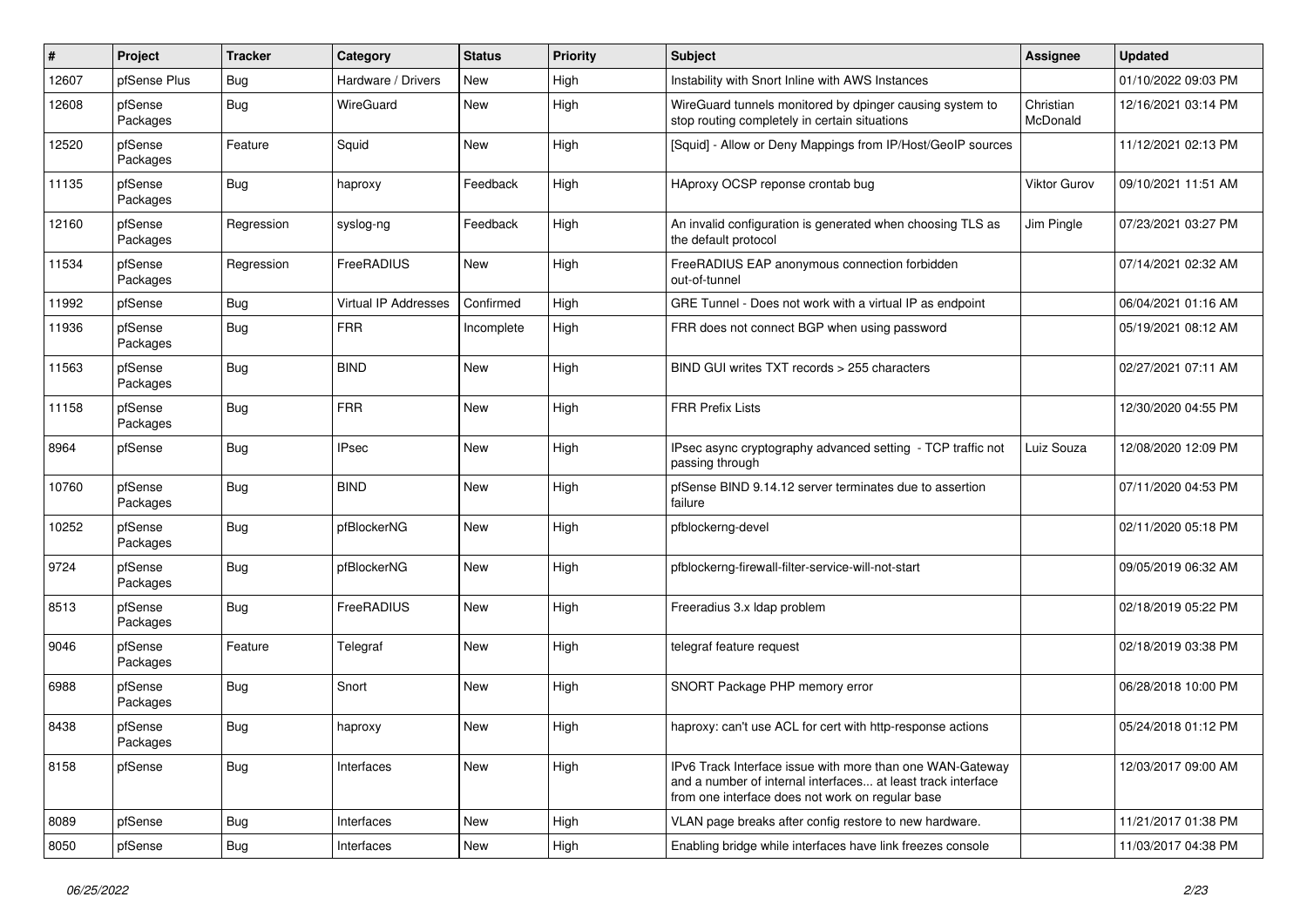| $\#$  | Project             | <b>Tracker</b> | Category                 | <b>Status</b>                 | <b>Priority</b> | Subject                                                                                                                                        | Assignee                       | <b>Updated</b>      |
|-------|---------------------|----------------|--------------------------|-------------------------------|-----------------|------------------------------------------------------------------------------------------------------------------------------------------------|--------------------------------|---------------------|
| 7730  | pfSense             | Bug            | Interfaces               | New                           | High            | 2.3.4 1 greX: loop detected when hit save on filter rules or<br>interfaces                                                                     |                                | 07/27/2017 08:16 AM |
| 7521  | pfSense             | Feature        | Package System           | New                           | High            | Package Updates via Mirror                                                                                                                     |                                | 05/04/2017 08:21 PM |
| 7388  | pfSense<br>Packages | <b>Bug</b>     | Suricata                 | New                           | High            | Suricata does not property recognize MTU for PPPOE<br>interfaces                                                                               |                                | 03/15/2017 05:17 AM |
| 5355  | pfSense             | Bug            | <b>IPsec</b>             | New                           | High            | on Dynamic WAN IP (DHCP Client) it takes 10 minutes before<br>Phase1 reconnects                                                                |                                | 07/08/2016 10:29 PM |
| 4845  | pfSense             | Bug            | CARP                     | Confirmed                     | High            | CARP preemption doesn't switch to backup where connectivity<br>between systems is lost but not NIC link                                        |                                | 07/28/2015 07:55 AM |
| 13302 | pfSense Docs        | New Content    | Virtualization           | New                           | Normal          | Feature - recipe for pfSense with two NICs in Azure                                                                                            |                                | 06/25/2022 12:33 PM |
| 13301 | pfSense             | Bug            | <b>IPsec</b>             | <b>Pull Request</b><br>Review | Normal          | Bug #13239 = $(?)$ = #12645 appease not fixed - ipv6 based<br>ipsec vpn tunnel bug found with fqdn remote host                                 |                                | 06/25/2022 05:41 AM |
| 13296 | pfSense             | Feature        | DHCP (IPv6)              | <b>New</b>                    | Normal          | Add support for DHCP6 OPTION_PD_EXCLUDE (RFC 6603)                                                                                             |                                | 06/24/2022 10:10 PM |
| 13261 | pfSense<br>Packages | Bug            | sudo                     | Feedback                      | Normal          | Input validation rejects empty "sudo" command list, but GUI<br>text says it can be empty                                                       |                                | 06/24/2022 02:50 PM |
| 11545 | pfSense             | Regression     | Interfaces               | Feedback                      | Normal          | Primary interface address is not always used when VIPs are<br>present                                                                          | Reid<br>Linnemann              | 06/24/2022 10:25 AM |
| 13298 | pfSense             | <b>Bug</b>     | <b>Dynamic DNS</b>       | <b>Pull Request</b><br>Review | Normal          | Dynv6 does not check response code when updating                                                                                               | <b>Tiago Beling</b><br>d'Avila | 06/24/2022 07:47 AM |
| 13297 | pfSense             | Feature        | Routing                  | New                           | Normal          | Support for Gateway Groups as Static Route destinations                                                                                        |                                | 06/24/2022 07:41 AM |
| 13295 | pfSense             | <b>Bug</b>     | Gateway Monitoring       | <b>Pull Request</b><br>Review | Normal          | Incorrect function parameters for "get_dpinger_status()" call<br>in "gwlb.inc"                                                                 |                                | 06/24/2022 07:25 AM |
| 13003 | pfSense             | Bug            | Hardware / Drivers       | <b>New</b>                    | Normal          | Malicious Driver Detection event on ixl driver                                                                                                 |                                | 06/23/2022 01:31 AM |
| 11570 | pfSense             | Regression     | Gateways                 | <b>Pull Request</b><br>Review | Normal          | Gateway monitoring services is not always restarted on<br>interface events, which may prevent a WAN from recovering<br>back to an online state | <b>Viktor Gurov</b>            | 06/22/2022 09:04 PM |
| 13293 | pfSense             | Feature        | OpenVPN                  | New                           | Normal          | Option to set auth-gen-token in OpenVPN GUI                                                                                                    |                                | 06/21/2022 02:35 PM |
| 13292 | pfSense<br>Packages | Feature        | <b>ACME</b>              | New                           | Normal          | Separator                                                                                                                                      |                                | 06/21/2022 12:06 PM |
| 13290 | pfSense             | Regression     | <b>Captive Portal</b>    | Feedback                      | Normal          | My PfSense version 2.7 is returning the error "dummynet bad<br>switch 21" every time I activate my Captive Portals (7).                        |                                | 06/20/2022 06:01 PM |
| 13288 | pfSense             | <b>Bug</b>     | Configuration<br>Backend | New                           | Normal          | Encode FreeRADIUS Custom Options                                                                                                               |                                | 06/20/2022 10:36 AM |
| 13287 | pfSense             | Feature        | Configuration<br>Backend | New                           | Normal          | Encode OpenVPN Custom Options                                                                                                                  |                                | 06/20/2022 10:33 AM |
| 12947 | pfSense             | Bug            | DHCP (IPv6)              | New                           | Normal          | DHCP6 client does not take any action if the interface IPv6<br>address changes during renewal                                                  |                                | 06/19/2022 09:34 PM |
| 13243 | pfSense             | Bug            | OpenVPN                  | <b>Pull Request</b><br>Review | Normal          | OpenVPN status for multi-user VPN shows info icon to display<br>RADIUS rules when there are none to display                                    | Marcos<br>Mendoza              | 06/19/2022 05:53 PM |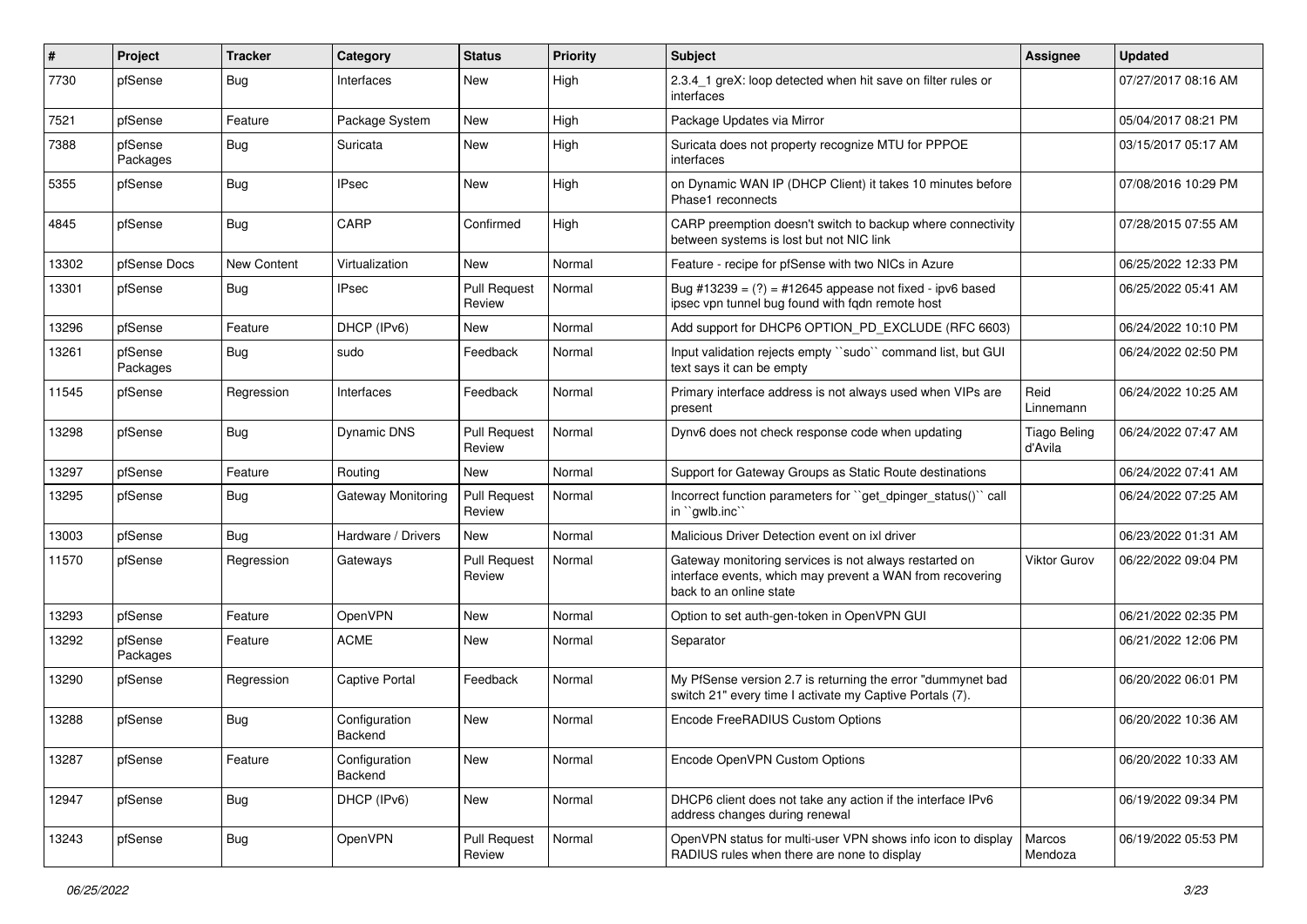| #     | Project             | <b>Tracker</b>     | Category                  | <b>Status</b>                 | <b>Priority</b> | Subject                                                                                         | Assignee            | <b>Updated</b>      |
|-------|---------------------|--------------------|---------------------------|-------------------------------|-----------------|-------------------------------------------------------------------------------------------------|---------------------|---------------------|
| 12982 | pfSense<br>Packages | <b>Bug</b>         | FreeRADIUS                | New                           | Normal          | FreeRadius RadReply table entries missing from pf                                               |                     | 06/19/2022 05:38 PM |
| 13284 | pfSense<br>Packages | Feature            | FreeRADIUS                | New                           | Normal          | Option to define "Issuer" in OPT configuration.                                                 | Jakob<br>Nordgarden | 06/19/2022 12:10 PM |
| 13280 | pfSense             | <b>Bug</b>         | Unknown                   | <b>New</b>                    | Normal          | Entries duplicated in /boot/loader.conf                                                         |                     | 06/19/2022 11:11 AM |
| 13282 | pfSense Plus        | <b>Bug</b>         | Aliases / Tables          | New                           | Normal          | FQDN Aliases Break if an Invalid Domain is Present in the<br>Chain                              | Reid<br>Linnemann   | 06/18/2022 03:12 PM |
| 13279 | pfSense             | <b>Bug</b>         | Interfaces                | New                           | Normal          | DHCP config override affects Gateway installation.                                              |                     | 06/17/2022 07:25 AM |
| 13167 | pfSense             | <b>Bug</b>         | Dynamic DNS               | New                           | Normal          | phpDynDNS: DigitalOcean ddns update fails (bad request,<br>invalid character '-' in request_id) |                     | 06/16/2022 09:30 PM |
| 13277 | pfSense             | <b>Bug</b>         | <b>IGMP Proxy</b>         | New                           | Normal          | IGMP Proxy webConfigurator Page Always Produces Error                                           |                     | 06/16/2022 07:50 PM |
| 13276 | pfSense             | Bug                | <b>IGMP Proxy</b>         | New                           | Normal          | IGMP Proxy Error Message for Logging Links to System Log<br>Instead of Routing Log              |                     | 06/16/2022 07:48 PM |
| 13211 | pfSense Docs        | <b>New Content</b> | OpenVPN                   | Feedback                      | Normal          | OpenVPN DCO Documentation                                                                       | Jim Pingle          | 06/15/2022 10:42 AM |
| 13154 | pfSense<br>Packages | Bug                | pfBlockerNG               | Confirmed                     | Normal          | pfBlocker causing excessive CPU load                                                            |                     | 06/14/2022 01:14 PM |
| 13273 | pfSense             | Bug                | DHCP (IPv4)               | New                           | Normal          | dhclient can use conflicting recorded leases                                                    |                     | 06/14/2022 11:07 AM |
| 13156 | pfSense<br>Packages | Regression         | pfBlockerNG               | New                           | Normal          | pfBlockerNG IP block stats do not work                                                          |                     | 06/13/2022 08:16 PM |
| 13270 | pfSense Docs        | New Content        | OpenVPN                   | New                           | Normal          | OpenVPN client gateway is incorrect when the server does not<br>push routes                     |                     | 06/13/2022 08:17 AM |
| 13268 | pfSense             | Todo               | Console Menu              | Ready To<br>Test              | Normal          | columns don't align nicely in console with medium-long<br>interface names                       |                     | 06/12/2022 10:32 PM |
| 13267 | pfSense             | <b>Bug</b>         | OpenVPN                   | New                           | Normal          | dpinger continues to run on OpenVPN gateway after<br>OpenVPN service is stopped.                |                     | 06/12/2022 02:49 PM |
| 12920 | pfSense             | <b>Bug</b>         | <b>Gateway Monitoring</b> | <b>Pull Request</b><br>Review | Normal          | Gateway behavior differs when the gateway does not exist in<br>config.xml                       | Viktor Gurov        | 06/12/2022 01:27 PM |
| 13074 | pfSense Plus        | <b>Bug</b>         | Cryptographic<br>Modules  | New                           | Normal          | AES-GCM with SafeXcel on Netgate 2100 causes MBUF<br>overload                                   |                     | 06/12/2022 11:14 AM |
| 13252 | pfSense             | <b>Bug</b>         | Upgrade                   | New                           | Normal          | reduce frequency of php-fpm socket connection attempts from<br>check_reload_status              |                     | 06/12/2022 11:11 AM |
| 13206 | pfSense Plus        | <b>Bug</b>         | Hardware / Drivers        | New                           | Normal          | SG-3100 LED GPIO hangs                                                                          |                     | 06/11/2022 07:01 PM |
| 13256 | pfSense             | Feature            | DHCP (IPv4)               | New                           | Normal          | Better handling of duplicate IPs in static DHCP assignments                                     |                     | 06/11/2022 04:51 PM |
| 13264 | pfSense             | Feature            | IPsec                     | New                           | Normal          | IPSec Phase2 select multiple PFS key groups                                                     |                     | 06/10/2022 04:29 PM |
| 13260 | pfSense             | Feature            | Authentication            | New                           | Normal          | Add support for OpenVPN static-challenge                                                        |                     | 06/09/2022 02:04 PM |
| 13255 | pfSense<br>Packages | Todo               | OpenVPN Client<br>Export  | New                           | Normal          | Set PKCS#12 algorithm when exporting OpenVPN ZIP or<br>Windows bundles                          | Jim Pingle          | 06/08/2022 10:37 AM |
| 13088 | pfSense             | <b>Bug</b>         | OpenVPN                   | New                           | Normal          | OpenVPN Client Overrides: properly hide/show form fields                                        | Jim Pingle          | 06/08/2022 09:15 AM |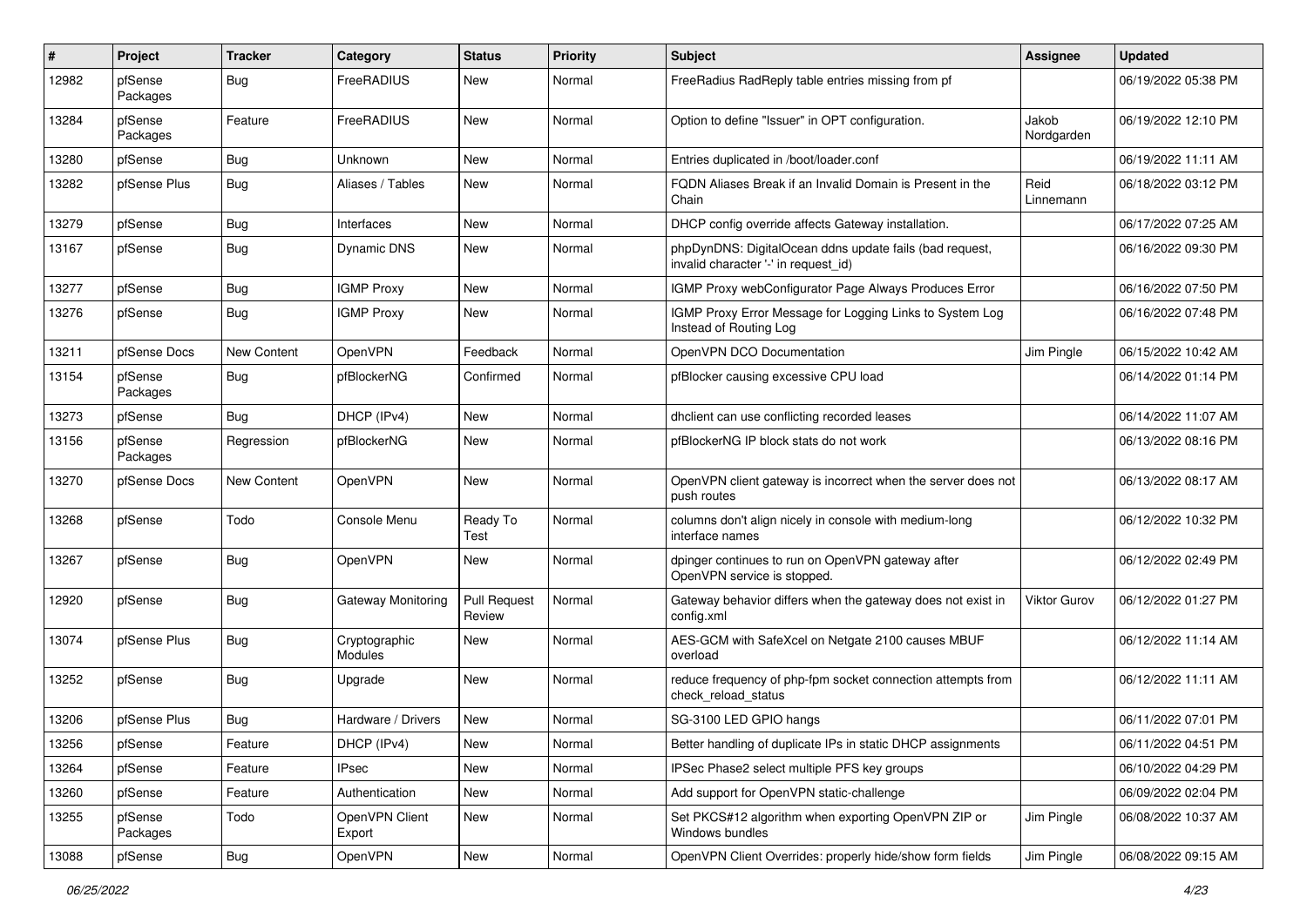| $\#$  | Project             | <b>Tracker</b> | Category                        | <b>Status</b>                 | <b>Priority</b> | <b>Subject</b>                                                                                   | Assignee              | <b>Updated</b>      |
|-------|---------------------|----------------|---------------------------------|-------------------------------|-----------------|--------------------------------------------------------------------------------------------------|-----------------------|---------------------|
| 13254 | pfSense             | <b>Bug</b>     | <b>DNS Resolver</b>             | New                           | Normal          | DNS resolver does not update "unbound.conf" file during link<br>down events                      |                       | 06/08/2022 07:55 AM |
| 10436 | pfSense<br>Packages | <b>Bug</b>     | softflowd                       | New                           | Normal          | softflowd no longer sends flow data after upgrade (v0.9.9_1 -><br>v1.0.0                         |                       | 06/07/2022 12:25 AM |
| 12963 | pfSense<br>Packages | Feature        | Nmap                            | Feedback                      | Normal          | Run nmap scans in the background                                                                 | Jim Pingle            | 06/06/2022 06:55 PM |
| 13253 | pfSense             | <b>Bug</b>     | DHCP (IPv6)                     | New                           | Normal          | dhcp6c" is not restarted when applying settings when<br>multiple WANs are configured for DHCP6   |                       | 06/06/2022 02:58 PM |
| 13245 | pfSense             | Feature        | Aliases / Tables                | <b>Pull Request</b><br>Review | Normal          | Type column on Alias lists                                                                       | Jim Pingle            | 06/06/2022 07:09 AM |
| 12878 | pfSense             | <b>Bug</b>     | <b>Traffic Shaper</b><br>(ALTQ) | Incomplete                    | Normal          | Traffic shaping by interface, route queue bandwidth inbound,<br>out by a large factor.           |                       | 06/06/2022 07:03 AM |
| 13249 | pfSense             | Bug            | Console Menu                    | New                           | Normal          | Running playback comands multiple times results in PHP error                                     |                       | 06/06/2022 07:02 AM |
| 13248 | pfSense             | Regression     | DHCP (IPv6)                     | New                           | Normal          | IPv6 Router Advertisements runs when config.xml does not<br>contain an entry for the interface   |                       | 06/05/2022 07:44 PM |
| 13246 | pfSense<br>Packages | Feature        | iperf                           | <b>New</b>                    | Normal          | iperf3 service controls do not work                                                              |                       | 06/05/2022 06:51 PM |
| 12974 | pfSense Plus        | <b>Bug</b>     | Installer                       | New                           | Normal          | Typing anything into 1100/2100 recovery installer causes<br>process to stop                      |                       | 06/05/2022 04:10 PM |
| 12821 | pfSense             | Regression     | Hardware / Drivers              | Confirmed                     | Normal          | Intel e1000 driver (em & igb) cannot pass VLAN0 tagged<br>packets                                |                       | 06/05/2022 08:23 AM |
| 13244 | pfSense             | Feature        | Web Interface                   | New                           | Normal          | Add help text under Timezone settings in the GUI                                                 |                       | 06/03/2022 01:00 PM |
| 13242 | pfSense             | Feature        | Gateway Monitoring              | New                           | Normal          | Enhancements to static route creation/deletion for dpinger<br>monitor IPs                        |                       | 06/03/2022 11:20 AM |
| 13076 | pfSense             | <b>Bug</b>     | Gateway Monitoring              | New                           | Normal          | Marking a gateway as down does not affect IPsec entries<br>using gateway groups                  |                       | 06/03/2022 10:32 AM |
| 12612 | pfSense             | <b>Bug</b>     | <b>DNS Resolver</b>             | <b>New</b>                    | Normal          | DNS Resolver is restarted during every "rc.newwanip" event                                       |                       | 06/03/2022 07:13 AM |
| 13240 | pfSense             | <b>Bug</b>     | Rules / NAT                     | New                           | Normal          | Dynamic NPt entry UI has a couple quirks                                                         |                       | 06/02/2022 09:32 PM |
| 12095 | pfSense             | Bug            | Authentication                  | New                           | Normal          | Memory leak in pcscd                                                                             |                       | 06/01/2022 01:01 PM |
| 13237 | pfSense             | <b>Bug</b>     | DHCP (IPv6)                     | New                           | Normal          | dhcp6c script cannot be executed safely                                                          |                       | 06/01/2022 11:20 AM |
| 13236 | pfSense Docs        | Todo           | Products                        | New                           | Normal          | Document link speed limitations with igc and ix on 6100/4100                                     |                       | 05/31/2022 05:53 PM |
| 12811 | pfSense             | <b>Bug</b>     | Gateway Monitoring              | <b>New</b>                    | Normal          | Services are not restarted when PPP interfaces connect                                           | Jim Pingle            | 05/31/2022 05:34 PM |
| 13215 | pfSense             | Bug            | <b>Captive Portal</b>           | Assigned                      | Normal          | Allowed MAC/IP/Hostname traffic counts for authorized users                                      | Reid<br>Linnemann     | 05/31/2022 05:31 PM |
| 13233 | pfSense Plus        | <b>Bug</b>     | <b>OpenVPN</b>                  | Feedback                      | Normal          | OpenVPN DCO connection fails with Auth Digest Algorithm set<br>to SHA512                         |                       | 05/31/2022 03:39 PM |
| 12756 | pfSense Docs        | Todo           | WireGuard                       | New                           | Normal          | Feedback on pfSense Configuration Recipes - WireGuard<br>Remote Access VPN Configuration Example | Christian<br>McDonald | 05/31/2022 11:42 AM |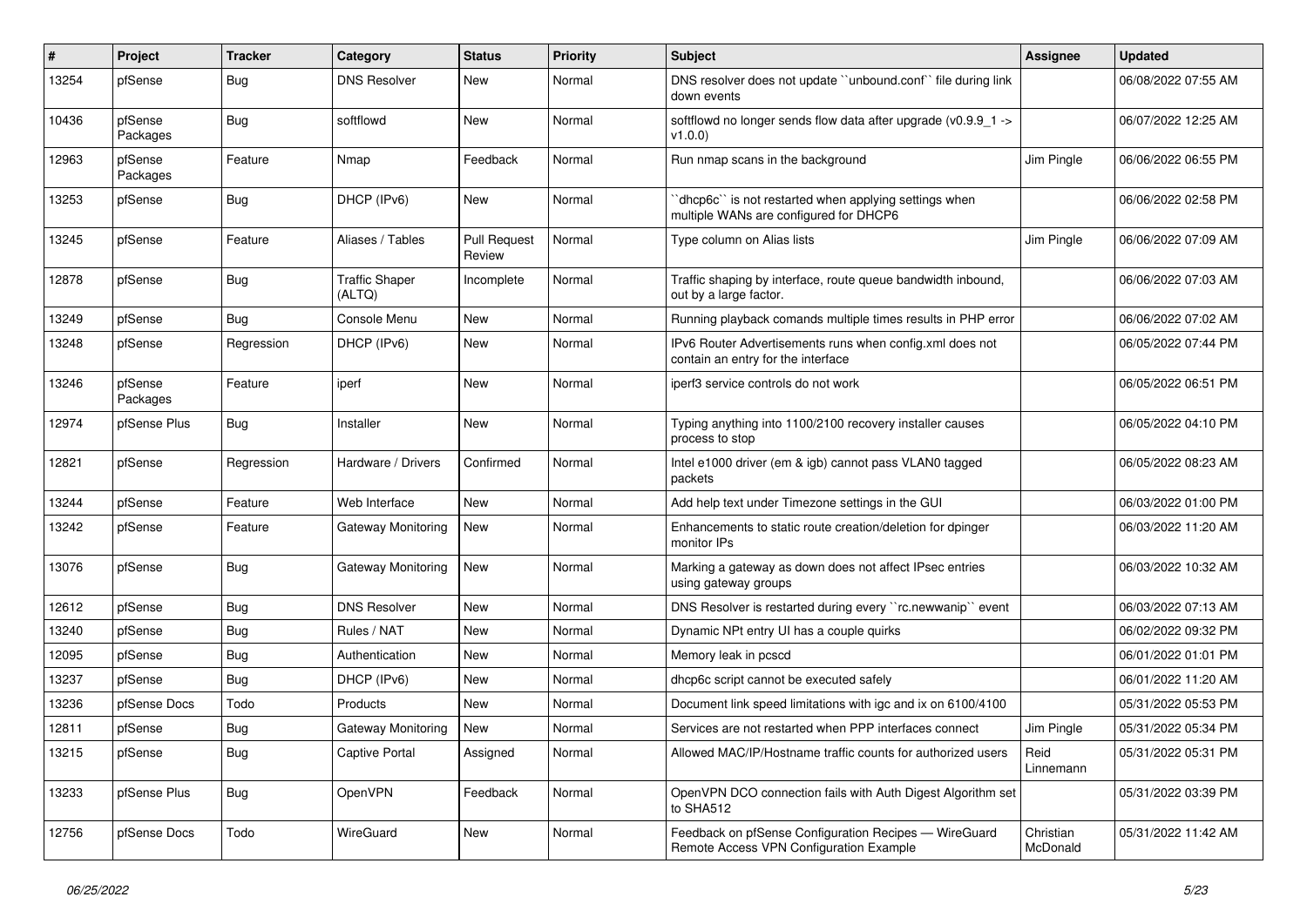| #     | Project             | <b>Tracker</b>     | Category               | <b>Status</b>                 | <b>Priority</b> | <b>Subject</b>                                                                                     | Assignee              | <b>Updated</b>      |
|-------|---------------------|--------------------|------------------------|-------------------------------|-----------------|----------------------------------------------------------------------------------------------------|-----------------------|---------------------|
| 13205 | pfSense Docs        | New Content        | Backup / Restore       | Feedback                      | Normal          | <b>ZFS Boot Environment documentation</b>                                                          | Christian<br>McDonald | 05/31/2022 10:55 AM |
| 13093 | pfSense             | <b>Bug</b>         | Authentication         | In Progress                   | Normal          | LDAP authentication fails with extended query and RFC2307<br>group lookups enabled                 | Chris Linstruth       | 05/31/2022 07:20 AM |
| 10818 | pfSense<br>Packages | Feature            | New Package<br>Request | New                           | Normal          | <b>UDP Broadcast Relay</b>                                                                         |                       | 05/31/2022 02:13 AM |
| 10242 | pfSense<br>Packages | Feature            | New Package<br>Request | New                           | Normal          | E2guardian Web filtering package                                                                   | Viktor Gurov          | 05/30/2022 10:40 AM |
| 13226 | pfSense             | Bug                | Captive Portal         | Confirmed                     | Normal          | Captive Portal doesn't disconnect established OpenVPN link                                         | Reid<br>Linnemann     | 05/30/2022 10:38 AM |
| 12534 | pfSense Plus        | Feature            | Hardware / Drivers     | New                           | Normal          | Generate a ISO Image for Remote Restore of pfSense Plus on<br>the XG-1537 and 1541 units with IPMI |                       | 05/30/2022 10:28 AM |
| 12877 | pfSense             | <b>Bug</b>         | Dynamic DNS            | Feedback                      | Normal          | Cloudflare DynDNS fails to update more than two addresses                                          |                       | 05/29/2022 06:56 PM |
| 8173  | pfSense             | Feature            | Interfaces             | New                           | Normal          | dhcp6c - RAW Options                                                                               |                       | 05/29/2022 05:34 PM |
| 12875 | pfSense             | <b>Bug</b>         | Package System         | New                           | Normal          | Import zabbix-agent6 and zabbix-proxy6 from FreeBSD Ports                                          |                       | 05/28/2022 06:50 PM |
| 13228 | pfSense             | <b>Bug</b>         | Interfaces             | New                           | Normal          | Recovering interface gateway may not be added back into<br>gateway groups and rules when expected  | Jim Pingle            | 05/28/2022 01:14 PM |
| 12658 | pfSense<br>Packages | Feature            | darkstat               | New                           | Normal          | Adding prometheus metrics to darkstat                                                              |                       | 05/27/2022 09:44 PM |
| 13229 | pfSense Docs        | Todo               | Captive Portal         | Feedback                      | Normal          | Update documentation for IPFW to PF transition for Limiters<br>and Captive Portal                  | Jim Pingle            | 05/27/2022 03:04 PM |
| 13223 | pfSense Docs        | <b>New Content</b> | Routing / Gateways     | Feedback                      | Normal          | Document new gateway state killing behavior                                                        | Jim Pingle            | 05/27/2022 01:59 PM |
| 13225 | pfSense             | Bug                | Interfaces             | New                           | Normal          | Bridges with QinQ interfaces not properly set up at boot                                           | Viktor Gurov          | 05/27/2022 08:19 AM |
| 13218 | pfSense             | <b>Bug</b>         | Interfaces             | <b>Pull Request</b><br>Review | Normal          | GIF-based interface MTU is assigned to parent interface on<br>boot when parent interface is a LAGG | Viktor Gurov          | 05/27/2022 05:25 AM |
| 13224 | pfSense             | <b>Bug</b>         | <b>Notifications</b>   | New                           | Normal          | Email notification flood when UPS (NUT) and WAN send<br>notifications                              |                       | 05/27/2022 01:58 AM |
| 13222 | pfSense             | <b>Bug</b>         | UPnP/NAT-PMP           | <b>New</b>                    | Normal          | CARP IP does not listen for NAT-PMP packets                                                        |                       | 05/26/2022 02:28 PM |
| 13189 | pfSense Plus        | Todo               | OpenVPN                | Feedback                      | Normal          | Input validation should reject the combination of DCO and P2P<br>mode                              | Jim Pingle            | 05/26/2022 10:50 AM |
| 13217 | pfSense             | <b>Bug</b>         | DHCP (IPv4)            | <b>New</b>                    | Normal          | dhclient using default pid file location which does not exist                                      | Viktor Gurov          | 05/26/2022 08:09 AM |
| 1831  | pfSense             | Feature            | Captive Portal         | New                           | Normal          | Captive portal IPv6 support                                                                        | Reid<br>Linnemann     | 05/25/2022 07:57 AM |
| 9536  | pfSense             | Feature            | DHCP (IPv6)            | New                           | Normal          | Support dynamic prefix in DHCPv6 Server                                                            |                       | 05/25/2022 04:27 AM |
| 13014 | pfSense             | Bug                | <b>IPsec</b>           | New                           | Normal          | Charon. vici can get in a bad state                                                                | Mateusz Guzik         | 05/24/2022 05:05 PM |
| 12796 | pfSense             | <b>Bug</b>         | Upgrade                | Confirmed                     | Normal          | 2.5.2 -> 2.6.0 upgrade segfaults if certain packages are<br>installed.                             |                       | 05/24/2022 07:43 AM |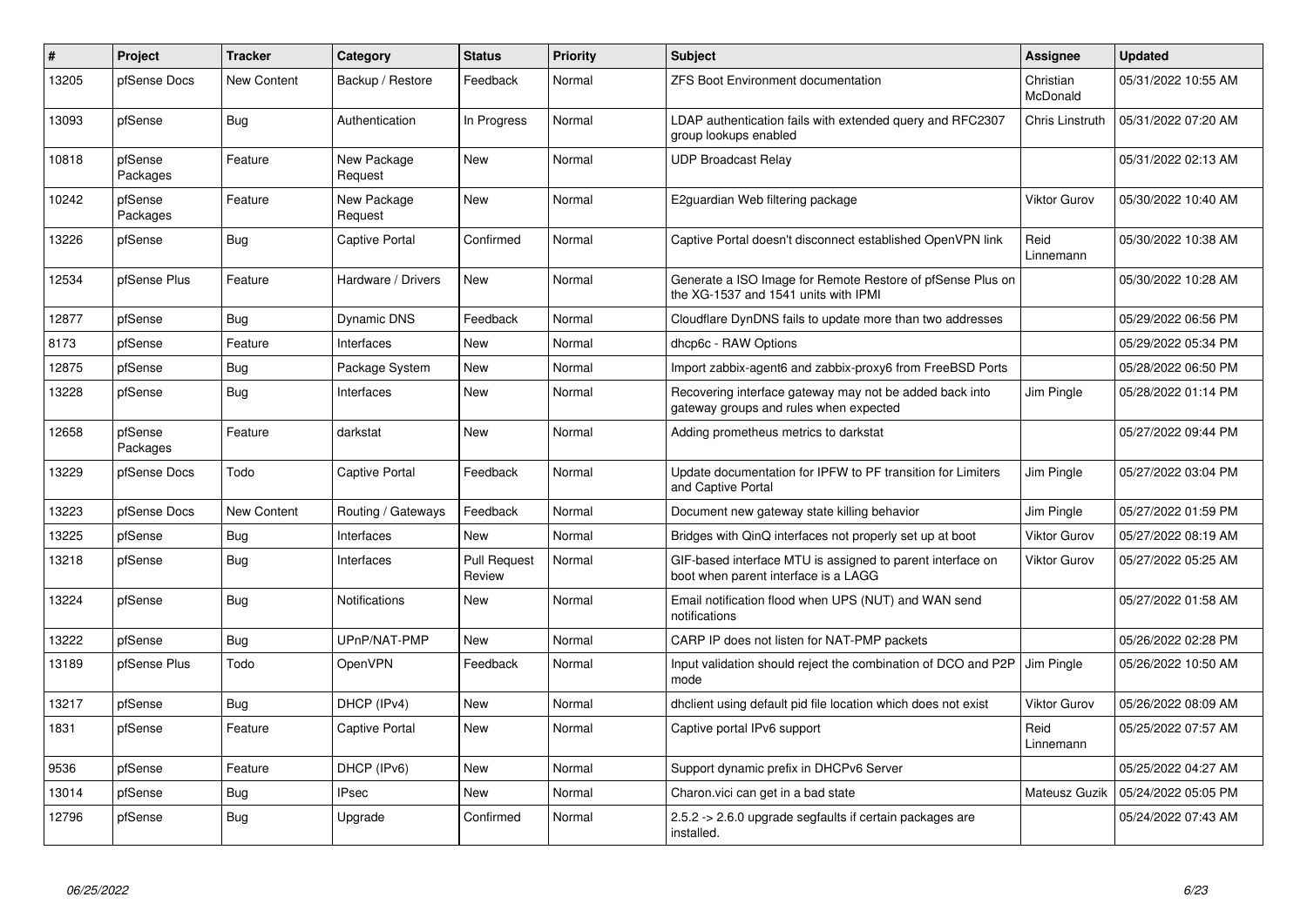| #     | Project             | <b>Tracker</b> | Category                    | <b>Status</b>                 | <b>Priority</b> | <b>Subject</b>                                                                                   | Assignee            | <b>Updated</b>      |
|-------|---------------------|----------------|-----------------------------|-------------------------------|-----------------|--------------------------------------------------------------------------------------------------|---------------------|---------------------|
| 13207 | pfSense<br>Packages | Feature        | pfBlockerNG                 | New                           | Normal          | The feed column on the Alerts page is confusing                                                  |                     | 05/24/2022 04:56 AM |
| 13202 | pfSense<br>Packages | Bug            | pfBlockerNG                 | New                           | Normal          | Missing Protocols on IP Feed Groups Advanced<br>Inbound/Outbound Firewall Rule settings          |                     | 05/23/2022 08:58 AM |
| 13201 | pfSense<br>Packages | Feature        | pfBlockerNG                 | New                           | Normal          | Add FireHol Security IP Feeds                                                                    |                     | 05/23/2022 06:34 AM |
| 13200 | pfSense<br>Packages | Feature        | pfBlockerNG                 | New                           | Normal          | <b>Custom DNS Servers for Alert settings</b>                                                     |                     | 05/23/2022 06:16 AM |
| 13196 | pfSense<br>Packages | Feature        | pfBlockerNG                 | New                           | Normal          | remove NoVirusThanks feed                                                                        |                     | 05/23/2022 06:05 AM |
| 13198 | pfSense<br>Packages | Feature        | pfBlockerNG                 | New                           | Normal          | Dark Theme Styling issues - Alerts White bar                                                     |                     | 05/23/2022 06:05 AM |
| 13199 | pfSense<br>Packages | Feature        | pfBlockerNG                 | New                           | Normal          | Feed groups should not have the first listing in the group bar                                   |                     | 05/23/2022 06:03 AM |
| 13197 | pfSense<br>Packages | Feature        | pfBlockerNG                 | New                           | Normal          | Put a Single donation link and a proper patreon lin in the<br>pfBlocker Support Banner / Widget  |                     | 05/23/2022 05:35 AM |
| 13195 | pfSense<br>Packages | Feature        | pfBlockerNG                 | New                           | Normal          | Dedicated website for Feed mangement - Community Driven                                          |                     | 05/23/2022 05:22 AM |
| 13194 | pfSense<br>Packages | Bug            | pfBlockerNG                 | New                           | Normal          | Remove dead Malc0de feed                                                                         |                     | 05/23/2022 05:16 AM |
| 11539 | pfSense             | Bug            | <b>IPsec</b>                | Feedback                      | Normal          | Mobile IPsec "split include" value of 0.0.0.0/0 causes some<br>clients to fail                   | Jim Pingle          | 05/23/2022 12:33 AM |
| 13102 | pfSense             | Bug            | <b>IPsec</b>                | New                           | Normal          | Deleting an IPSec tunnel doesn't destroy the SA<br>(SADs/SPDs), causes crash in status_ipsec.php | Viktor Gurov        | 05/20/2022 01:07 PM |
| 12546 | pfSense Plus        | Feature        | Authentication              | New                           | Normal          | Add 2FA Support to pfSense Plus Local Database<br>Authentication                                 |                     | 05/20/2022 11:40 AM |
| 13187 | pfSense             | Documentation  | Upgrade                     | <b>New</b>                    | Normal          | Azure Frequently asked questions                                                                 |                     | 05/20/2022 06:52 AM |
| 11626 | pfSense Plus        | <b>Bug</b>     | Authentication              | New                           | Normal          | Google LDAP connection failed due to lack of SNI for TLS 1.3                                     | Luiz Souza          | 05/19/2022 08:09 AM |
| 12782 | pfSense             | Todo           | Build / Release             | New                           | Normal          | Disable compatibility flag                                                                       | <b>Brad Davis</b>   | 05/17/2022 02:33 PM |
| 12768 | pfSense             | Feature        | Upgrade                     | New                           | Normal          | pfSense-repo: Make sure default config file exists                                               |                     | 05/17/2022 02:32 PM |
| 12737 | pfSense             | <b>Bug</b>     | Certificates                | New                           | Normal          | CApath is not defined by default in curl                                                         |                     | 05/17/2022 02:30 PM |
| 12225 | pfSense             | Bug            | Authentication              | <b>Pull Request</b><br>Review | Normal          | Group membership field is not needed for remote groups                                           | Viktor Gurov        | 05/17/2022 02:21 PM |
| 12385 | pfSense             | <b>Bug</b>     | <b>Virtual IP Addresses</b> | <b>Pull Request</b><br>Review | Normal          | deleteVIP() does not check 1:1 NAT and Outbound NAT rules                                        | <b>Viktor Gurov</b> | 05/17/2022 02:21 PM |
| 12431 | pfSense             | Todo           | Web Interface               | <b>Pull Request</b><br>Review | Normal          | GUI pages should use "POST" for AJAX calls, not "GET"                                            | Viktor Gurov        | 05/17/2022 02:20 PM |
| 12464 | pfSense             | Bug            | Logging                     | <b>Pull Request</b><br>Review | Normal          | Syslog Auth messages are sent as Emergency Level                                                 |                     | 05/17/2022 02:20 PM |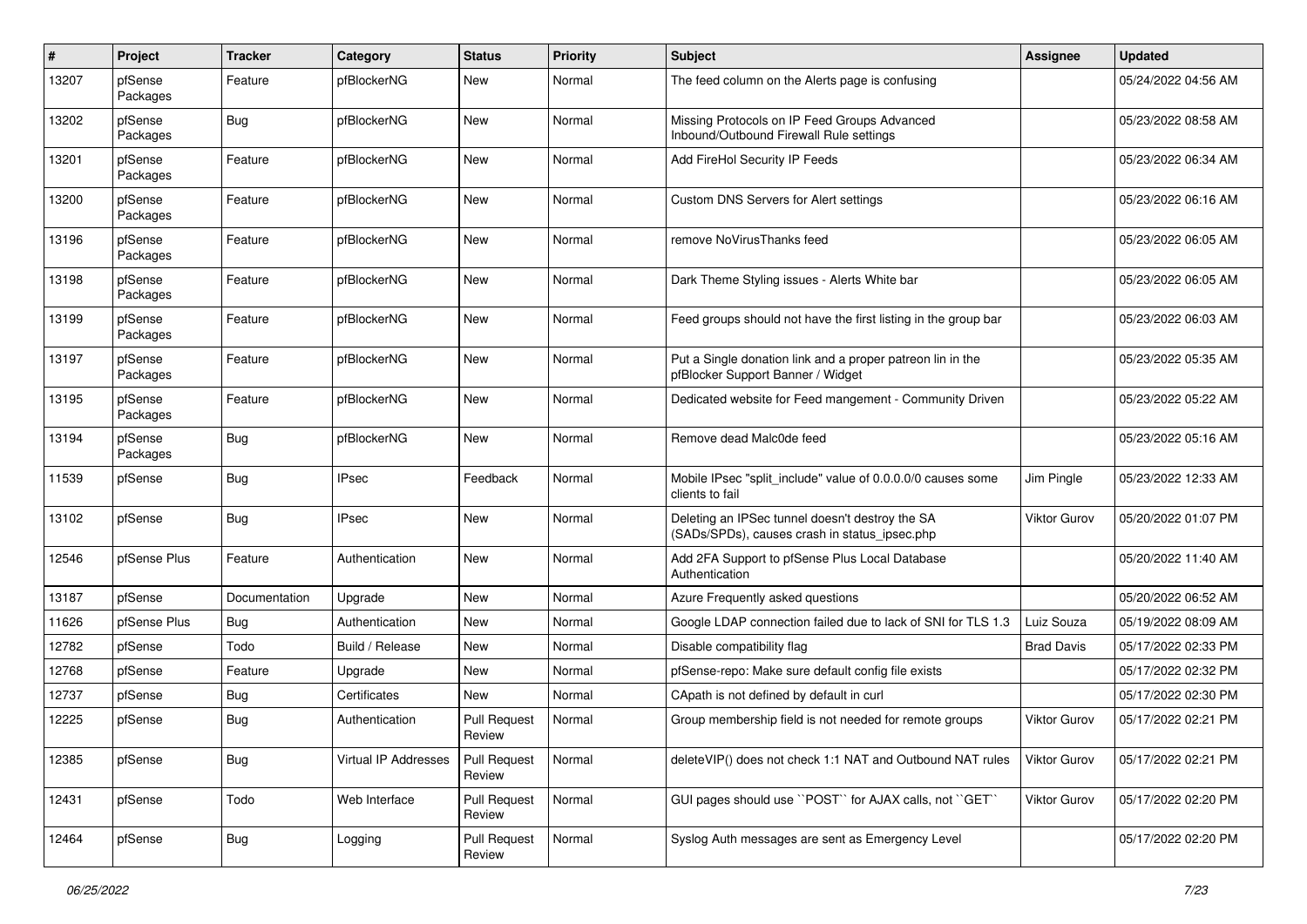| ∦     | Project             | <b>Tracker</b> | Category                            | <b>Status</b>                 | <b>Priority</b> | <b>Subject</b>                                                                                                   | <b>Assignee</b>       | <b>Updated</b>      |
|-------|---------------------|----------------|-------------------------------------|-------------------------------|-----------------|------------------------------------------------------------------------------------------------------------------|-----------------------|---------------------|
| 12673 | pfSense             | <b>Bug</b>     | Dashboard                           | <b>Pull Request</b><br>Review | Normal          | Firewall Logs Widget fails to update at intervals below 5<br>seconds.                                            | Viktor Gurov          | 05/17/2022 02:20 PM |
| 13124 | pfSense             | Feature        | Web Interface                       | <b>Pull Request</b><br>Review | Normal          | Option to wait for interface selection before displaying firewall<br>rules                                       |                       | 05/17/2022 02:15 PM |
| 13115 | pfSense<br>Packages | <b>Bug</b>     | WireGuard                           | Feedback                      | Normal          | WireGuard panic due to KBI changes in "'udp_tun_func_t()'                                                        | Christian<br>McDonald | 05/15/2022 10:47 AM |
| 13165 | pfSense             | Feature        | Dashboard                           | <b>Pull Request</b><br>Review | Normal          | Feat: live update for Services dashboard widget                                                                  |                       | 05/15/2022 01:48 AM |
| 13158 | pfSense             | Bug            | Web Interface                       | New                           | Normal          | Input validation error when applying limiter changes                                                             |                       | 05/14/2022 05:32 PM |
| 13160 | pfSense<br>Packages | Feature        | Status Monitoring                   | <b>Pull Request</b><br>Review | Normal          | Option to sort monitoring graph views                                                                            |                       | 05/13/2022 12:06 PM |
| 9024  | pfSense             | <b>Bug</b>     | <b>Traffic Shaper</b><br>(Limiters) | Feedback                      | Normal          | Ping packet loss under load when using limiters                                                                  |                       | 05/12/2022 11:55 AM |
| 12960 | pfSense             | <b>Bug</b>     | Installer                           | New                           | Normal          | VGA installer image defaults to serial console, serial console is<br>default in GUI settings                     |                       | 05/10/2022 03:19 PM |
| 12079 | pfSense             | <b>Bug</b>     | <b>IGMP Proxy</b>                   | <b>New</b>                    | Normal          | IGMPProxy: kernel panic, Sleeping thread owns a<br>non-sleepable lock                                            | Mateusz Guzik         | 05/10/2022 03:14 PM |
| 11296 | pfSense             | <b>Bug</b>     | Routing                             | New                           | Normal          | Static route targets may still reachable via default route when<br>the gateway they should route through is down | Viktor Gurov          | 05/10/2022 03:12 PM |
| 11091 | pfSense             | <b>Bug</b>     | Interfaces                          | New                           | Normal          | Interfaces set as disabled in the configuration have an UP<br>status in the operating system at boot             | Viktor Gurov          | 05/10/2022 03:12 PM |
| 3132  | pfSense             | <b>Bug</b>     | Gateway Monitoring                  | In Progress                   | Normal          | Gateway events for IPv6 affect IPv4 services and vice versa                                                      | <b>Viktor Gurov</b>   | 05/10/2022 03:10 PM |
| 13141 | pfSense<br>Packages | <b>Bug</b>     | squidguard                          | New                           | Normal          | wrong page squidguard block                                                                                      |                       | 05/09/2022 05:33 PM |
| 13135 | pfSense<br>Packages | Feature        | pfBlockerNG                         | New                           | Normal          | Add dibdot DoH-IP-blocklists feeds                                                                               | Viktor Gurov          | 05/08/2022 01:50 AM |
| 12597 | pfSense Docs        | New Content    | Hardware                            | <b>New</b>                    | Normal          | How to reset IPMI settings and password for Netgate<br>appliances                                                |                       | 05/07/2022 12:33 PM |
| 13138 | pfSense<br>Packages | Feature        | pfBlockerNG                         | New                           | Normal          | DNS over HTTPS/TLS Blocking should be removed from<br>SafeSearch                                                 |                       | 05/07/2022 02:52 AM |
| 13137 | pfSense<br>Packages | Feature        | pfBlockerNG                         | New                           | Normal          | ckuethe/doh-blocklist.txt add to DoH feeds                                                                       |                       | 05/07/2022 02:39 AM |
| 13136 | pfSense<br>Packages | Feature        | pfBlockerNG                         | New                           | Normal          | Add crypt0rr DNS-over-HTTPS (DOH) provider list feeds                                                            |                       | 05/07/2022 02:27 AM |
| 13063 | pfSense<br>Packages | Feature        | Cellular                            | <b>Pull Request</b><br>Review | Normal          | Cellular package shall support more modems and NMEA port                                                         |                       | 05/06/2022 02:38 PM |
| 13053 | pfSense<br>Packages | Bug            | <b>ACME</b>                         | New                           | Normal          | LoopiaAPI error handling                                                                                         |                       | 05/05/2022 10:58 AM |
| 13128 | pfSense<br>Packages | <b>Bug</b>     | Zabbix                              | New                           | Normal          | Zabbix Agent 6: HA Server Setup                                                                                  |                       | 05/05/2022 01:55 AM |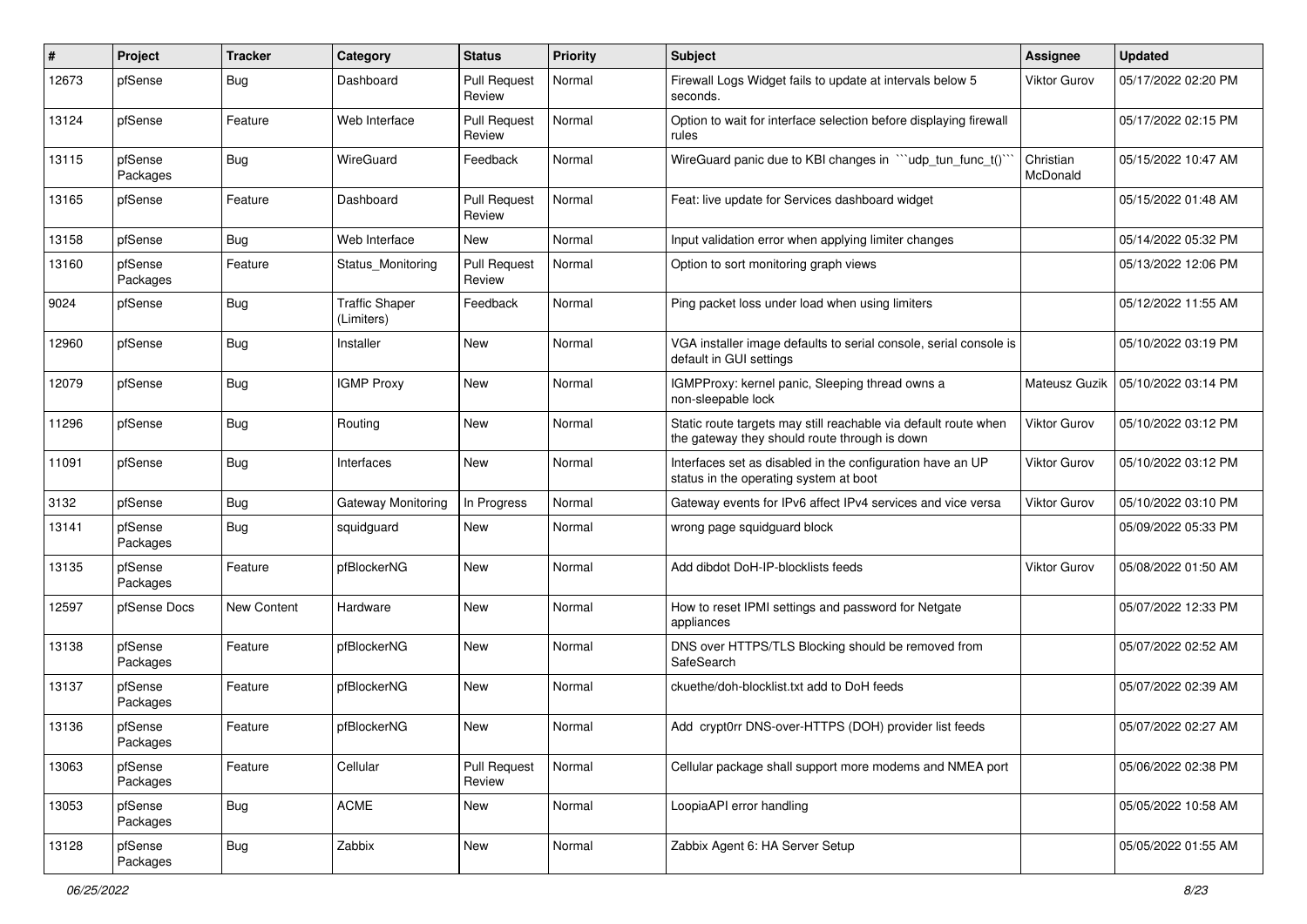| $\#$  | Project             | <b>Tracker</b> | Category                   | <b>Status</b>                 | Priority | <b>Subject</b>                                                                                                                          | Assignee            | <b>Updated</b>      |
|-------|---------------------|----------------|----------------------------|-------------------------------|----------|-----------------------------------------------------------------------------------------------------------------------------------------|---------------------|---------------------|
| 13114 | pfSense<br>Packages | <b>Bug</b>     | <b>BIND</b>                | Feedback                      | Normal   | BIND calls rndc in rc_stop when named is not running                                                                                    | <b>Stuart Wyatt</b> | 05/04/2022 12:41 PM |
| 12747 | pfSense             | <b>Bug</b>     | Logging                    | New                           | Normal   | System log is filled by sshguard                                                                                                        |                     | 05/03/2022 03:08 AM |
| 1819  | pfSense             | <b>Bug</b>     | <b>DNS Resolver</b>        | New                           | Normal   | DNS Resolver Not Registering DHCP Server Specified<br>Domain Name                                                                       | Luiz Souza          | 04/28/2022 01:53 PM |
| 13108 | pfSense Docs        | Todo           | Installation /<br>Upgrades | New                           | Normal   | ZFS filesystem implications                                                                                                             | Jim Pingle          | 04/27/2022 03:18 PM |
| 11693 | pfSense<br>Packages | Bug            | <b>FRR</b>                 | Feedback                      | Normal   | IPv6 static routing fails                                                                                                               | <b>Viktor Gurov</b> | 04/26/2022 08:50 AM |
| 12549 | pfSense             | Regression     | IPsec                      | New                           | Normal   | Per-user Mobile IPsec settings are not applied to connecting<br>mobile clients                                                          | Jim Pingle          | 04/26/2022 07:50 AM |
| 12335 | pfSense             | <b>Bug</b>     | IPsec                      | New                           | Normal   | IPsec DNS inefficiency                                                                                                                  | Jim Pingle          | 04/26/2022 07:50 AM |
| 4500  | pfSense             | Bug            | UPnP/NAT-PMP               | Confirmed                     | Normal   | Some miniupnp port mappings are not displayed in the Status<br>page                                                                     |                     | 04/25/2022 12:49 PM |
| 13095 | pfSense<br>Packages | Bug            | Snort                      | Feedback                      | Normal   | Snort VRT change in Shared Object Rules path name results<br>in failure to extract and update Snort Shared Object Rules<br>when enabled | <b>Bill Meeks</b>   | 04/25/2022 12:22 PM |
| 13096 | pfSense<br>Packages | Feature        | Snort                      | Feedback                      | Normal   | Improve robustness of Snort Rules Update Log size limitation<br>logic                                                                   | <b>Bill Meeks</b>   | 04/25/2022 12:22 PM |
| 13094 | pfSense             | Feature        | Packet Capture             | <b>Pull Request</b><br>Review | Normal   | Allow packet capture filtering in tagged packets                                                                                        | Marcos<br>Mendoza   | 04/24/2022 06:06 PM |
| 13091 | pfSense             | Feature        | OpenVPN                    | New                           | Normal   | RFE: Ability to specify the order of OpenVPN Authentication<br>servers                                                                  |                     | 04/22/2022 04:30 PM |
| 13090 | pfSense             | <b>Bug</b>     | <b>OpenVPN</b>             | New                           | Normal   | OpenVPN: do not use legacy deprecated netbios settings                                                                                  | Jim Pingle          | 04/22/2022 11:19 AM |
| 13085 | pfSense             | Feature        | OpenVPN                    | <b>Pull Request</b><br>Review | Normal   | OpenVPN: expose NBDD servers in GUI + fix GUI bugs                                                                                      | Jim Pingle          | 04/22/2022 11:09 AM |
| 13089 | pfSense             | Bug            | OpenVPN                    | New                           | Normal   | OpenVPN: fix some netbios options were preserved even if<br>teh Netbios option was unchecked                                            | Jim Pingle          | 04/22/2022 11:06 AM |
| 13087 | pfSense             | <b>Bug</b>     | OpenVPN                    | New                           | Normal   | OpenVPN Server: hide WINS servers list when netbios option<br>is unchecked while WINS servers is checked                                |                     | 04/22/2022 10:29 AM |
| 9721  | pfSense<br>Packages | Feature        | Squid                      | Feedback                      | Normal   | add squidclient -h 127.0.0.1 mgr:info output to Diagnostics /<br>Squid and status.php                                                   | Viktor Gurov        | 04/22/2022 02:21 AM |
| 9982  | pfSense<br>Packages | Feature        | Squid                      | Feedback                      | Normal   | basic_Idap_auth TLS connection                                                                                                          | <b>Viktor Gurov</b> | 04/22/2022 02:21 AM |
| 10450 | pfSense<br>Packages | Bug            | Squid                      | Feedback                      | Normal   | Squid reverse proxy switching peers                                                                                                     | <b>Viktor Gurov</b> | 04/22/2022 02:21 AM |
| 10572 | pfSense<br>Packages | <b>Bug</b>     | Squid                      | Feedback                      | Normal   | STARTTLS option is ignored                                                                                                              | Viktor Gurov        | 04/22/2022 02:20 AM |
| 10779 | pfSense<br>Packages | Feature        | haproxy                    | Feedback                      | Normal   | HAProxy SSL/TLS Compatibility Mode                                                                                                      | Viktor Gurov        | 04/22/2022 02:20 AM |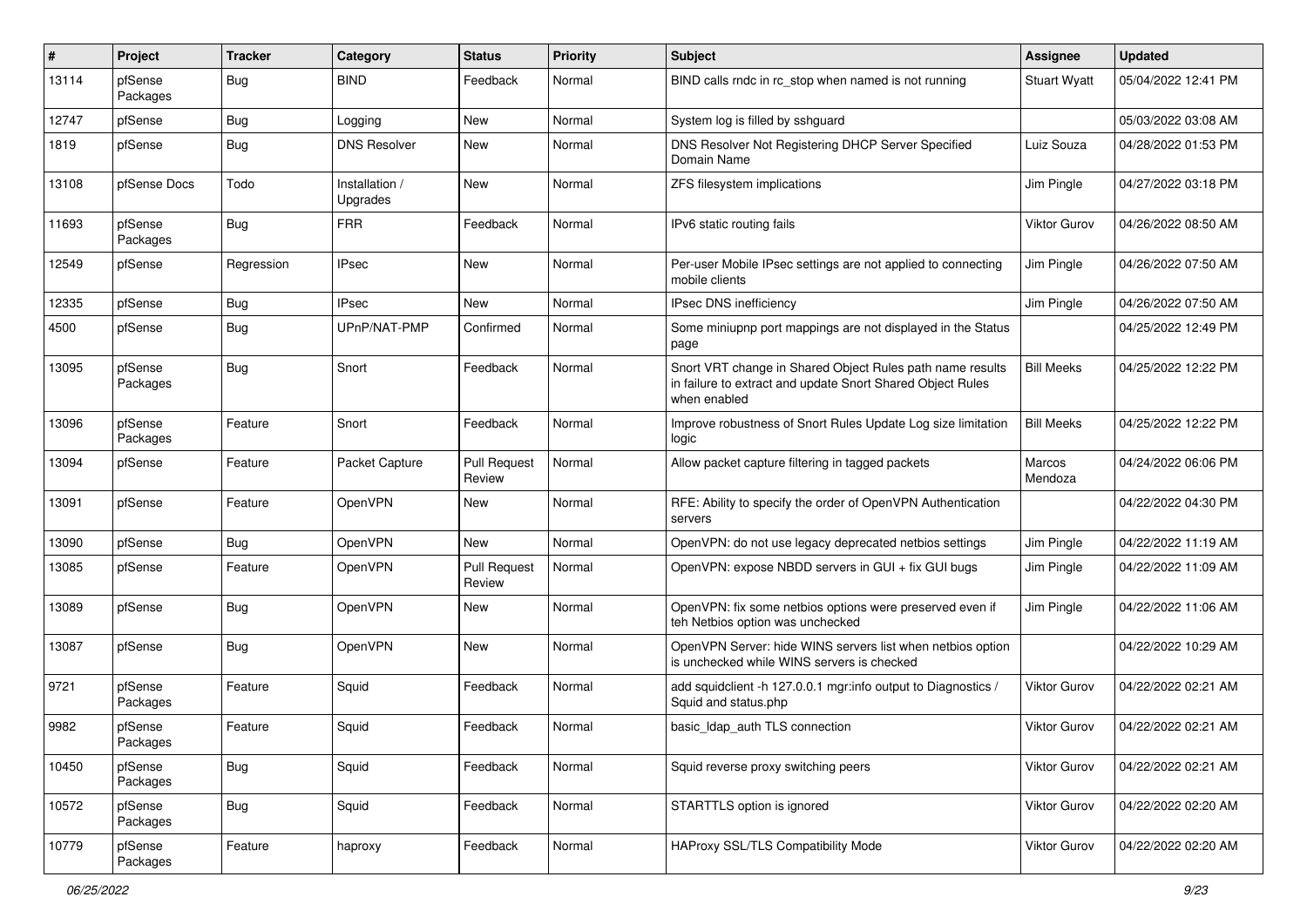| $\overline{\boldsymbol{H}}$ | Project             | <b>Tracker</b> | Category                     | <b>Status</b> | <b>Priority</b> | <b>Subject</b>                                                                                  | Assignee     | <b>Updated</b>      |
|-----------------------------|---------------------|----------------|------------------------------|---------------|-----------------|-------------------------------------------------------------------------------------------------|--------------|---------------------|
| 10871                       | pfSense<br>Packages | Feature        | FreeRADIUS                   | Feedback      | Normal          | Extra time period counters for SQL backend                                                      | Viktor Gurov | 04/22/2022 02:19 AM |
| 10908                       | pfSense<br>Packages | Feature        | FreeRADIUS                   | Feedback      | Normal          | FreeRADIUS server certificate not using full CA chain                                           | Viktor Gurov | 04/22/2022 02:19 AM |
| 12073                       | pfSense<br>Packages | <b>Bug</b>     | <b>NET-SNMP</b>              | Feedback      | Normal          | netsnmptrapd.conf syntax is wrong                                                               |              | 04/21/2022 12:40 PM |
| 12114                       | pfSense<br>Packages | <b>Bug</b>     | syslog-ng                    | Feedback      | Normal          | syslog-ng only binds to the last specified interface                                            |              | 04/21/2022 12:40 PM |
| 12330                       | pfSense<br>Packages | <b>Bug</b>     | pfBlockerNG                  | Feedback      | Normal          | pfBlockerNG devel creating invalid NAT rules on boot                                            |              | 04/21/2022 12:40 PM |
| 10393                       | pfSense<br>Packages | <b>Bug</b>     | syslog-ng                    | Feedback      | Normal          | Syslog-ng TLS support is broken                                                                 |              | 04/21/2022 12:40 PM |
| 10445                       | pfSense<br>Packages | Bug            | <b>BIND</b>                  | Feedback      | Normal          | BIND crashed when added RPZ. rpz is not a master or slave<br>zone.                              |              | 04/21/2022 12:40 PM |
| 10692                       | pfSense<br>Packages | <b>Bug</b>     | PIMD                         | Feedback      | Normal          | PIMD starts twice at boot                                                                       |              | 04/21/2022 12:40 PM |
| 10796                       | pfSense<br>Packages | Feature        | Cellular                     | Feedback      | Normal          | Huawei ME909u-521 support                                                                       |              | 04/21/2022 12:40 PM |
| 10936                       | pfSense<br>Packages | Bug            | haproxy                      | Feedback      | Normal          | both haproxy/haproxy-devel non-existent option lb-agent-chk                                     |              | 04/21/2022 12:40 PM |
| 11185                       | pfSense<br>Packages | Bug            | ntop                         | Feedback      | Normal          | Redis service stopping before NtopNg                                                            |              | 04/21/2022 12:40 PM |
| 11434                       | pfSense<br>Packages | Bug            | squidguard                   | Feedback      | Normal          | SquidGuard over 1.16.18 11                                                                      |              | 04/21/2022 12:40 PM |
| 7039                        | pfSense<br>Packages | <b>Bug</b>     | haproxy                      | Feedback      | Normal          | HAProxy backend configuration does not handle intermediate<br>CAs properly                      |              | 04/21/2022 12:40 PM |
| 7797                        | pfSense<br>Packages | Bug            | Squid                        | Feedback      | Normal          | Squid Reverse Proxy alternating between destinations                                            |              | 04/21/2022 12:40 PM |
| 9762                        | pfSense<br>Packages | Feature        | Squid                        | Feedback      | Normal          | Squid Reverse Proxy Change redir domain(s) to use regex                                         |              | 04/21/2022 12:40 PM |
| 9916                        | pfSense<br>Packages | Feature        | <b>BIND</b>                  | Feedback      | Normal          | Check allow-transfer in custom option when the zone is slave                                    |              | 04/21/2022 12:40 PM |
| 10330                       | pfSense<br>Packages | <b>Bug</b>     | <b>BIND</b>                  | Feedback      | Normal          | BIND zone configuration displays wrong DS resource record<br>with inline DNSSEC signing enabled |              | 04/21/2022 12:40 PM |
| 10530                       | pfSense             | <b>Bug</b>     | Upgrade                      | New           | Normal          | Convert config version to be based on product version                                           |              | 04/21/2022 12:39 PM |
| 10544                       | pfSense             | Bug            | User Manager /<br>Privileges | New           | Normal          | It's not possible to add a user to group operator using the gui                                 |              | 04/21/2022 12:39 PM |
| 10909                       | pfSense<br>Packages | Feature        | <b>PIMD</b>                  | <b>New</b>    | Normal          | #define MAXVIFS 32 to 64                                                                        |              | 04/21/2022 12:39 PM |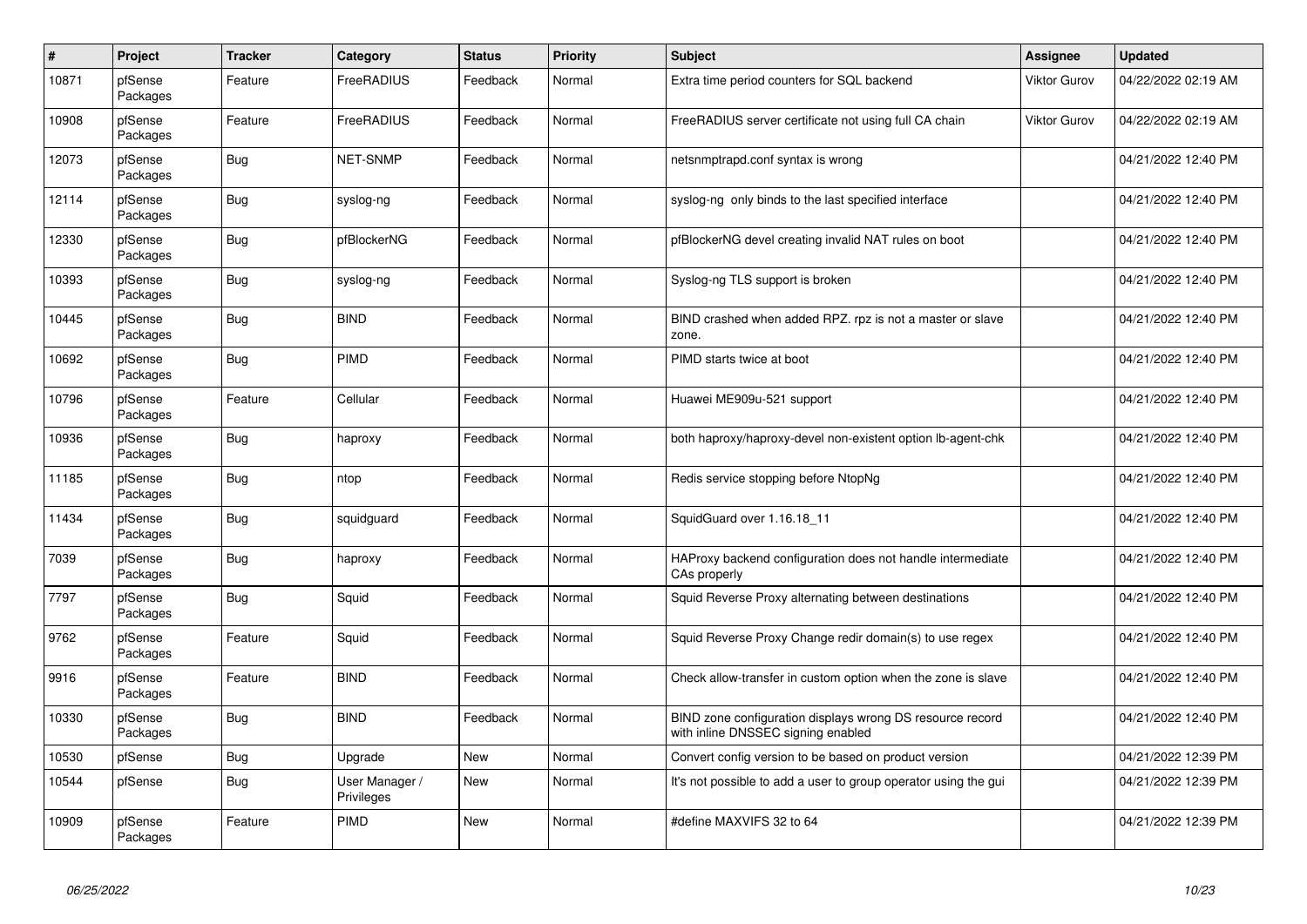| $\vert$ # | Project             | <b>Tracker</b> | Category                     | <b>Status</b> | <b>Priority</b> | <b>Subject</b>                                                                                              | Assignee | <b>Updated</b>      |
|-----------|---------------------|----------------|------------------------------|---------------|-----------------|-------------------------------------------------------------------------------------------------------------|----------|---------------------|
| 11398     | pfSense<br>Packages | Bug            | pfBlockerNG                  | New           | Normal          | pfBlocker upgrade hangs forever                                                                             |          | 04/21/2022 12:39 PM |
| 11970     | pfSense<br>Packages | <b>Bug</b>     | Coreboot                     | New           | Normal          | Netgate Firmware Upgrade Doesn't Work on XG-2758                                                            |          | 04/21/2022 12:39 PM |
| 8264      | pfSense<br>Packages | <b>Bug</b>     | FreeRADIUS                   | New           | Normal          | Radiusd restart on WAN change results in freeradius not<br>running (and possible solution)                  |          | 04/21/2022 12:39 PM |
| 8313      | pfSense             | <b>Bug</b>     | <b>Notifications</b>         | <b>New</b>    | Normal          | STARTTLS auto detection not working                                                                         |          | 04/21/2022 12:39 PM |
| 9165      | pfSense             | Feature        | Authentication               | <b>New</b>    | Normal          | only IPs can be added to sshguard whitelist                                                                 |          | 04/21/2022 12:39 PM |
| 9384      | pfSense             | <b>Bug</b>     | Interfaces                   | Confirmed     | Normal          | devd putting "\$" before variable contents when using single<br>quotes                                      |          | 04/21/2022 12:39 PM |
| 9544      | pfSense             | Feature        | Routing                      | <b>New</b>    | Normal          | Enable RADIX_MPATH                                                                                          |          | 04/21/2022 12:39 PM |
| 10297     | pfSense<br>Packages | Feature        | FreeRADIUS                   | Assigned      | Normal          | IPv6 user attributes                                                                                        |          | 04/21/2022 12:39 PM |
| 10502     | pfSense<br>Packages | Bug            | <b>Ildpd</b>                 | In Progress   | Normal          | LLDP spamming errors on Netgate XG-7100                                                                     |          | 04/21/2022 12:39 PM |
| 10513     | pfSense             | Bug            | Rules / NAT                  | <b>New</b>    | Normal          | State issues with policy routing and HA failover                                                            |          | 04/21/2022 12:39 PM |
| 790       | pfSense             | Feature        | <b>Operating System</b>      | <b>New</b>    | Normal          | Advanced options for dnsclient (resolv.conf)                                                                |          | 04/21/2022 12:39 PM |
| 946       | pfSense             | Feature        | <b>IPsec</b>                 | <b>New</b>    | Normal          | Allow aliases to be used to define IPsec phase 2 networks                                                   |          | 04/21/2022 12:39 PM |
| 1337      | pfSense             | Feature        | Interfaces                   | Assigned      | Normal          | VLANs with different MAC address than parent interface                                                      |          | 04/21/2022 12:39 PM |
| 4154      | pfSense             | Bug            | User Manager /<br>Privileges | Confirmed     | Normal          | RADIUS authentication not working over IPv6                                                                 |          | 04/21/2022 12:39 PM |
| 5074      | pfSense             | Feature        | Upgrade                      | <b>New</b>    | Normal          | Standard release notes URLs to facilitate GUI viewing before<br>upgrade                                     |          | 04/21/2022 12:39 PM |
| 5510      | pfSense             | Feature        | Package System               | <b>New</b>    | Normal          | Need a simple way to enable/disable package-installed<br>services                                           |          | 04/21/2022 12:39 PM |
| 5786      | pfSense             | <b>Bug</b>     | Web Interface                | <b>New</b>    | Normal          | Check WebConfigurator port for conflicts                                                                    |          | 04/21/2022 12:39 PM |
| 6186      | pfSense             | Bug            | Services                     | <b>New</b>    | Normal          | race conditions in service startup                                                                          |          | 04/21/2022 12:39 PM |
| 6823      | pfSense             | <b>Bug</b>     | Interfaces                   | <b>New</b>    | Normal          | No connectivity after changing link state to UP                                                             |          | 04/21/2022 12:39 PM |
| 7138      | pfSense             | Bug            | DHCP (IPv6)                  | Assigned      | Normal          | Pfsense wide dhcpv6 client doesn't recognise ifid statement                                                 |          | 04/21/2022 12:39 PM |
| 10426     | pfSense<br>Packages | <b>Bug</b>     | Filer                        | Feedback      | Normal          | Filer must validate that File name is uniq                                                                  |          | 04/20/2022 11:02 AM |
| 13073     | pfSense<br>Packages | Bug            | Squid                        | New           | Normal          | ClamAV - clamd dies with high CPU load and thus the C-ICAP<br>of squid-reverse proxy causes http:500 errors |          | 04/19/2022 05:38 AM |
| 13068     | pfSense             | Bug            | Aliases / Tables             | New           | Normal          | Error loading rules when URL Table IPs content is empty                                                     |          | 04/17/2022 09:07 PM |
| 13067     | pfSense             | Bug            | <b>FilterDNS</b>             | <b>New</b>    | Normal          | filterdns resolve interval is twice the intended value                                                      |          | 04/17/2022 07:45 PM |
| 2358      | pfSense             | Feature        | Rules / NAT                  | New           | Normal          | NAT64 Support                                                                                               |          | 04/16/2022 06:52 PM |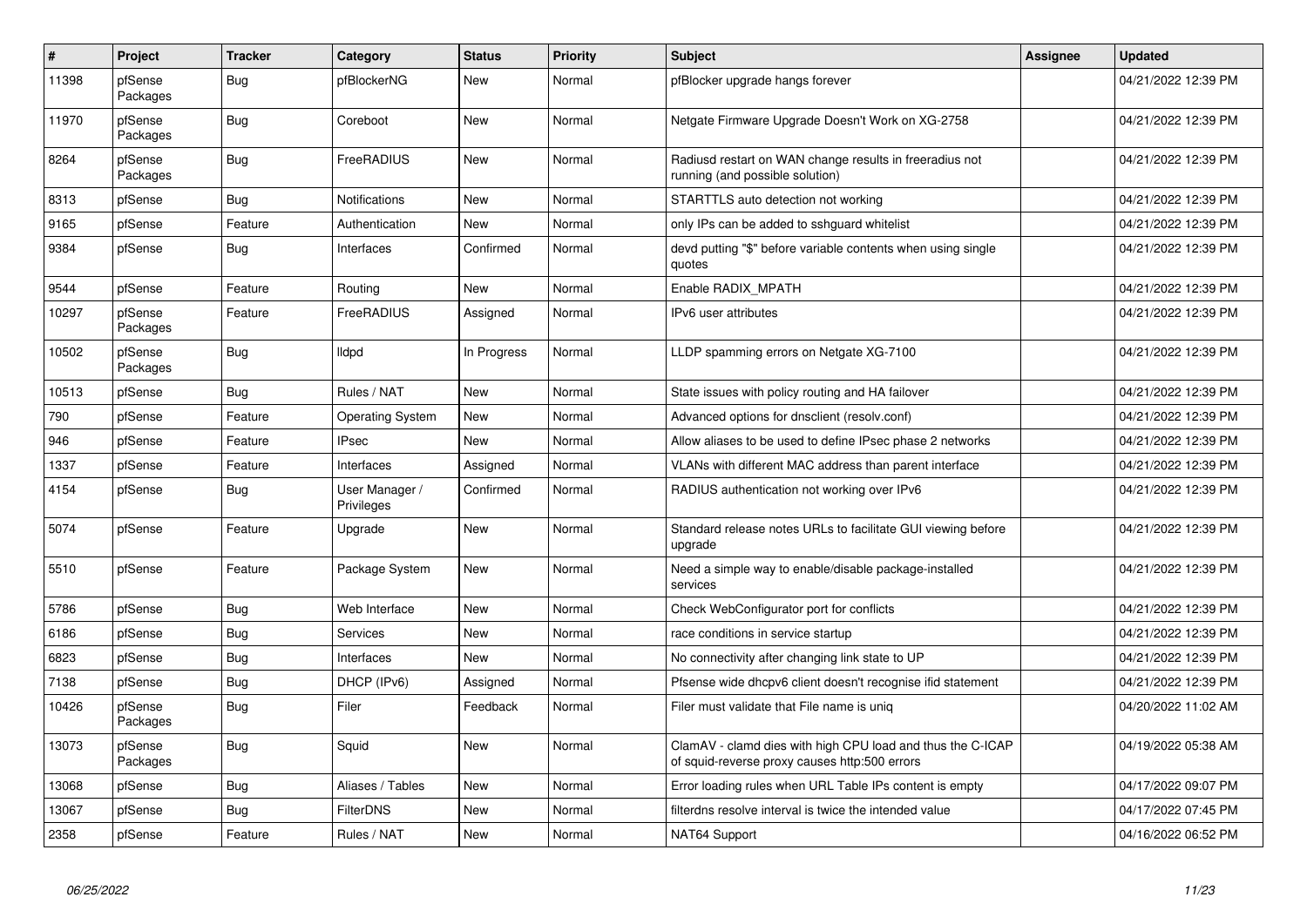| $\pmb{\#}$ | Project             | <b>Tracker</b> | Category                        | <b>Status</b> | <b>Priority</b> | <b>Subject</b>                                                                                                                      | Assignee              | <b>Updated</b>      |
|------------|---------------------|----------------|---------------------------------|---------------|-----------------|-------------------------------------------------------------------------------------------------------------------------------------|-----------------------|---------------------|
| 12338      | pfSense<br>Packages | Bug            | <b>RRD Summary</b>              | New           | Normal          | RRD Summary does not report data on 3100                                                                                            |                       | 04/15/2022 02:54 PM |
| 13058      | pfSense             | Todo           | Rules / NAT                     | New           | Normal          | Add static routes and directly connected networks back to<br>policy route negation rules                                            |                       | 04/13/2022 08:05 AM |
| 13054      | pfSense             | Feature        | Package System                  | New           | Normal          | Package plugin hook for web server configuration stanzas                                                                            | Jim Pingle            | 04/12/2022 03:04 PM |
| 13051      | pfSense             | Bug            | <b>Traffic Shaper</b><br>(ALTQ) | New           | Normal          | Firewall traffic shaper by interface selection unknow                                                                               |                       | 04/12/2022 07:03 AM |
| 12916      | pfSense<br>Packages | Bug            | pfBlockerNG                     | New           | Normal          | pfBlockerNG-devel cron job does not trigger xmlrpc sync                                                                             | Viktor Gurov          | 04/11/2022 12:55 PM |
| 13046      | pfSense             | Bug            | Rules / NAT                     | New           | Normal          | Floating rule applied to IPv6 interface with a SLAAC DHCPv6<br>gateway reports error on boot                                        |                       | 04/11/2022 09:50 AM |
| 13045      | pfSense<br>Packages | <b>Bug</b>     | WireGuard                       | New           | Normal          | Firewall floating rules ignore WireGuard traffic                                                                                    |                       | 04/11/2022 09:40 AM |
| 13044      | pfSense<br>Packages | Feature        | Mail report                     | New           | Normal          | Customized reporting                                                                                                                |                       | 04/11/2022 09:22 AM |
| 13043      | pfSense<br>Packages | Bug            | WireGuard                       | New           | Normal          | OSPF over Wireguard interface doesn't populate neighbors<br>after reboot                                                            |                       | 04/11/2022 09:22 AM |
| 13039      | pfSense<br>Packages | Feature        | AWS VPC                         | New           | Normal          | Handle transit gateway VPNs in the AWS VPN wizard                                                                                   |                       | 04/11/2022 07:31 AM |
| 12924      | pfSense<br>Packages | <b>Bug</b>     | WireGuard                       | New           | Normal          | DNS Resolver WireGuard ACL Inconsistency                                                                                            | Christian<br>McDonald | 04/10/2022 10:36 AM |
| 12524      | pfSense Plus        | Feature        | <b>Operating System</b>         | New           | Normal          | OpenSSL QAT Engine                                                                                                                  |                       | 04/10/2022 02:54 AM |
| 12950      | pfSense             | Bug            | Routing                         | New           | Normal          | OpenVPN as default gateway does not get set at boot time                                                                            |                       | 04/09/2022 05:46 PM |
| 13017      | pfSense             | Feature        | Packet Capture                  | New           | Normal          | Packet capture: add preview results while capture is running                                                                        |                       | 04/09/2022 11:08 AM |
| 9833       | pfSense<br>Packages | Feature        | <b>ACME</b>                     | New           | Normal          | ACME: add ability to use custom ACME server                                                                                         |                       | 04/07/2022 11:31 AM |
| 13022      | pfSense<br>Packages | <b>Bug</b>     | haproxy                         | Feedback      | Normal          | HAProxy - Sub Frontends ignore Client verification CA<br>certificates                                                               |                       | 04/06/2022 12:55 PM |
| 13034      | pfSense<br>Packages | <b>Bug</b>     | Zabbix                          | Feedback      | Normal          | Zabbix6 Agent and Proxy fail to set the PSK from the web GUI<br>in its conf files                                                   | <b>Viktor Gurov</b>   | 04/06/2022 11:59 AM |
| 12956      | pfSense<br>Packages | Bug            | Suricata                        | Confirmed     | Normal          | suricata fails to use pcre in SID management (e.g.<br>dropsid.conf)                                                                 |                       | 04/05/2022 12:52 PM |
| 10900      | pfSense<br>Packages | <b>Bug</b>     | Backup                          | Feedback      | Normal          | /packages/backup/backup.php?a=download&t=backup<br>HTTP 504, or Sends PHP Error Message as ASCII/Text file<br>Named pfsense.bak.tgz |                       | 04/05/2022 01:51 AM |
| 13020      | pfSense Docs        | Todo           | <b>Firewall Rules</b>           | New           | Normal          | easyrule command documentation should document<br>permissible wildcards                                                             | Jim Pingle            | 04/04/2022 08:01 AM |
| 12774      | pfSense             | <b>Bug</b>     | Backup / Restore                | New           | Normal          | Picture widget image is not saved in backup                                                                                         |                       | 04/04/2022 04:48 AM |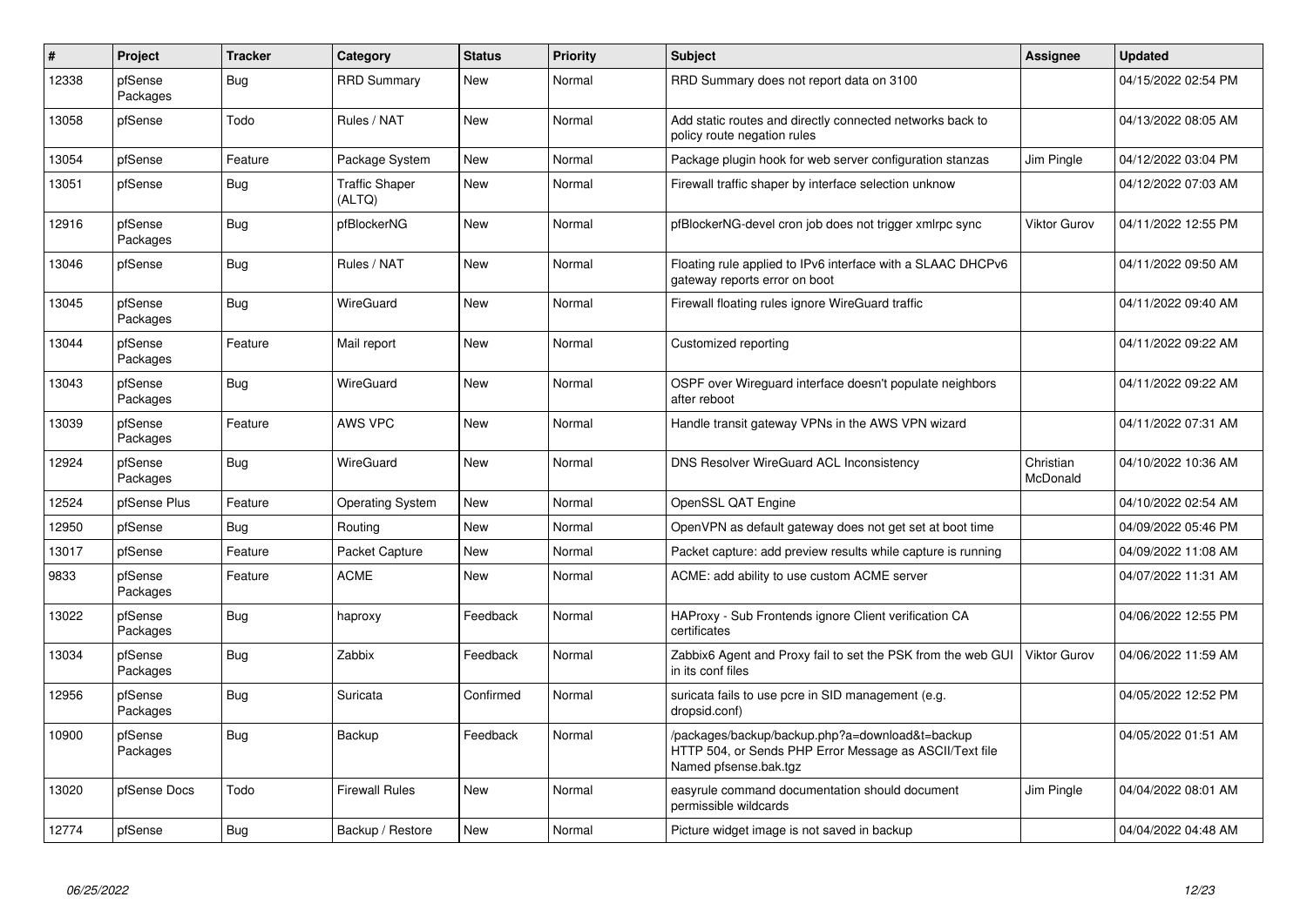| #     | Project             | <b>Tracker</b> | Category                                 | <b>Status</b>                 | <b>Priority</b> | <b>Subject</b>                                                                                                     | <b>Assignee</b>     | <b>Updated</b>      |
|-------|---------------------|----------------|------------------------------------------|-------------------------------|-----------------|--------------------------------------------------------------------------------------------------------------------|---------------------|---------------------|
| 13018 | pfSense<br>Packages | <b>Bug</b>     | pfBlockerNG                              | New                           | Normal          | TLD and DNSBL Safesearch DOH conflict disables TLD block<br>when conflicting DOH FQDN is deselected or whitelisted |                     | 04/01/2022 05:59 PM |
| 13016 | pfSense Docs        | New Content    | Virtualization                           | New                           | Normal          | Workaround for bandwith issues since 2.6 when installed in<br>Hyper-V                                              |                     | 04/01/2022 01:06 PM |
| 13009 | pfSense             | Feature        | OpenVPN                                  | New                           | Normal          | Add option for multiple remote addresses to OpenVPN Client                                                         |                     | 03/31/2022 12:42 PM |
| 13002 | pfSense<br>Packages | Regression     | <b>BIND</b>                              | Feedback                      | Normal          | BIND 9.16_13 could not find existing DNSSEC keys at<br>/cf/named/etc/namedb/keys due to directory change           | <b>Viktor Gurov</b> | 03/31/2022 12:14 PM |
| 12959 | pfSense             | <b>Bug</b>     | DHCP (IPv4)                              | Feedback                      | Normal          | dhcplease process wrongly update host file if client-hostname<br>is empty                                          |                     | 03/28/2022 10:26 AM |
| 12922 | pfSense             | Bug            | DHCP (IPv4)                              | New                           | Normal          | Classless static routes received on DHCP WAN can override<br>chosen default gateway                                |                     | 03/28/2022 10:08 AM |
| 1826  | pfSense             | Feature        | <b>PPPoE Server</b>                      | New                           | Normal          | PPPoE server IPv6 support                                                                                          |                     | 03/25/2022 04:25 PM |
| 7783  | pfSense             | Feature        | <b>Operating System</b>                  | New                           | Normal          | Support for hosting VMs on pfSense using bhyve                                                                     |                     | 03/25/2022 11:53 AM |
| 12980 | pfSense Docs        | Todo           | OpenVPN                                  | Feedback                      | Normal          | Add warnings against OpenVPN Shared Key mode                                                                       | Jim Pingle          | 03/24/2022 02:11 PM |
| 12882 | pfSense<br>Packages | Feature        | pfBlockerNG                              | Feedback                      | Normal          | Add the option to specify CURLOPT_INTERFACE in<br>pfBlockerNG IPv4/IPv6 lists                                      |                     | 03/24/2022 11:16 AM |
| 12706 | pfSense<br>Packages | <b>Bug</b>     | pfBlockerNG                              | Feedback                      | Normal          | pfBlockerNG and unbound does not work after switching /var<br>to RAM disk                                          | Viktor Gurov        | 03/24/2022 10:47 AM |
| 12927 | pfSense             | <b>Bug</b>     | OpenVPN                                  | New                           | Normal          | OpenVPN with OCSP enabled allows connections with<br>revoked certificates                                          |                     | 03/24/2022 08:22 AM |
| 12978 | pfSense Docs        | Correction     | Monitoring                               | New                           | Normal          | Correction to iftop section of Monitoring Bandwidth Usage                                                          | Jim Pingle          | 03/23/2022 11:18 AM |
| 12951 | pfSense<br>Packages | Bug            | <b>FRR</b>                               | Feedback                      | Normal          | FRR cannot remove IPv6 routes                                                                                      |                     | 03/22/2022 09:24 PM |
| 12942 | pfSense             | <b>Bug</b>     | Gateways                                 | New                           | Normal          | Code to kill states for old gateway when reconnecting an<br>interface is incorrect                                 | Jim Pingle          | 03/22/2022 01:25 PM |
| 12965 | pfSense<br>Packages | <b>Bug</b>     | <b>FRR</b>                               | <b>Pull Request</b><br>Review | Normal          | FRR BFD peer configuration is handled incorrectly in some<br>cases                                                 | Viktor Gurov        | 03/22/2022 08:04 AM |
| 12829 | pfSense             | <b>Bug</b>     | <b>Traffic Shaper</b><br>(Limiters)      | Feedback                      | Normal          | Dummynet kernel module fails to load after upgrade.                                                                |                     | 03/17/2022 09:26 AM |
| 11732 | pfSense Plus        | Feature        | Hardware / Drivers                       | New                           | Normal          | Add VXLAN Support to pfSense Plus                                                                                  |                     | 03/15/2022 02:35 AM |
| 12400 | pfSense Docs        | Correction     | <b>NAT</b>                               | New                           | Normal          | NAT 1:1 documentation - multi-wan information                                                                      |                     | 03/13/2022 12:53 PM |
| 12938 | pfSense             | <b>Bug</b>     | IPv6 Router<br>Advertisements<br>(RADVD) | New                           | Normal          | MaxRtrAdvInterval would allow stale DNS servers to be<br>deleted faster                                            |                     | 03/12/2022 09:37 AM |
| 855   | pfSense             | Feature        | Multi-WAN                                | New                           | Normal          | Ability to selectively kill states on gateways recovery                                                            |                     | 03/11/2022 08:30 AM |
| 12623 | pfSense<br>Packages | <b>Bug</b>     | ACME                                     | New                           | Normal          | acme.sh package   DNS-ISPConfig settings                                                                           | <b>Viktor Gurov</b> | 03/10/2022 03:42 PM |
| 12926 | pfSense             | Bug            | Interfaces                               | Feedback                      | Normal          | Changing LAGG type on CARP interfaces makes VIPs go to<br>an "init" State                                          |                     | 03/10/2022 10:52 AM |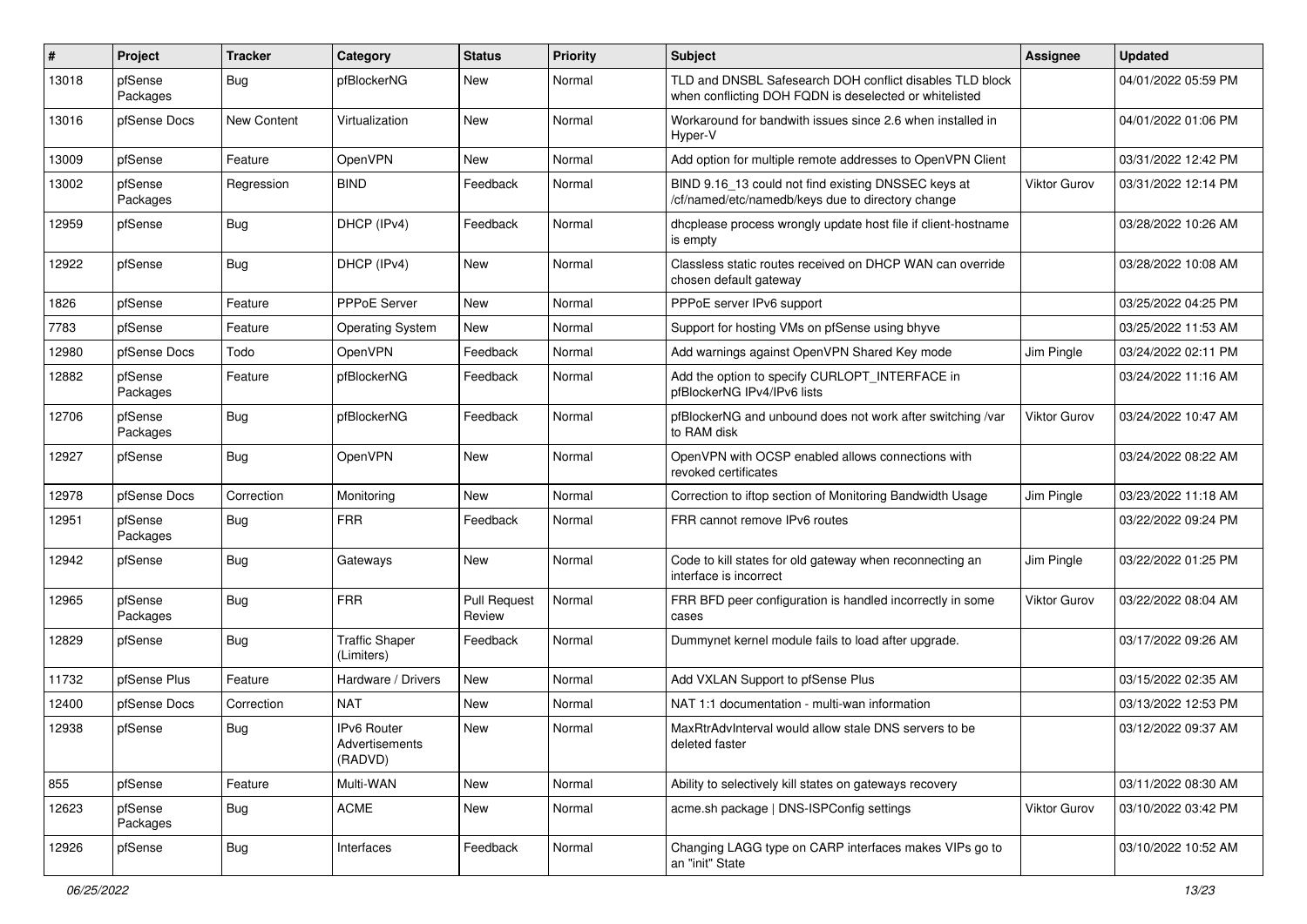| $\vert$ # | Project             | <b>Tracker</b> | Category                | <b>Status</b> | <b>Priority</b> | <b>Subject</b>                                                                                                                                                          | <b>Assignee</b>     | <b>Updated</b>      |
|-----------|---------------------|----------------|-------------------------|---------------|-----------------|-------------------------------------------------------------------------------------------------------------------------------------------------------------------------|---------------------|---------------------|
| 12869     | pfSense<br>Packages | Bug            | <b>BIND</b>             | Feedback      | Normal          | Bind DNS Package AAAA filtering Broken on new ZFS Installs                                                                                                              | <b>Viktor Gurov</b> | 03/09/2022 12:38 PM |
| 12907     | pfSense<br>Packages | Bug            | PIMD                    | Feedback      | Normal          | PIMD: Nonexistent interfaces should be hidden/disabled in<br>pimd.conf before bringing up the service                                                                   |                     | 03/07/2022 03:51 PM |
| 12918     | pfSense<br>Packages | Feature        | pfBlockerNG             | New           | Normal          | pfBlockerNG-devel changes from xmlrpc sync do not take<br>effect immediately                                                                                            |                     | 03/07/2022 02:29 PM |
| 12670     | pfSense<br>Packages | Bug            | <b>ACME</b>             | New           | Normal          | ACME package writes credentials to system log                                                                                                                           | <b>Viktor Gurov</b> | 03/07/2022 10:58 AM |
| 12909     | pfSense<br>Packages | Feature        | Suricata                | New           | Normal          | Convert Suricata GeoIP Lookup feature on ALERTS tab to use<br>local GeoIP2 database                                                                                     | Viktor Gurov        | 03/07/2022 08:28 AM |
| 12905     | pfSense             | Bug            | Web Interface           | New           | Normal          | Add VLAN Re-assignment to Import Interface Mismatch<br>Wizard                                                                                                           |                     | 03/07/2022 08:05 AM |
| 12903     | pfSense             | Feature        | <b>Notifications</b>    | <b>New</b>    | Normal          | alternative authentication methods for email notifications?                                                                                                             |                     | 03/07/2022 07:52 AM |
| 11827     | pfSense<br>Packages | Feature        | <b>ACME</b>             | <b>New</b>    | Normal          | Please include acme deploy folder/scripts                                                                                                                               |                     | 03/06/2022 04:31 AM |
| 12899     | pfSense<br>Packages | Bug            | Suricata                | New           | Normal          | Suricata doesn't honor Pass List                                                                                                                                        |                     | 03/04/2022 01:22 PM |
| 12865     | pfSense<br>Packages | Todo           | <b>RRD Summary</b>      | Feedback      | Normal          | <b>RRD Summary improvements</b>                                                                                                                                         | Viktor Gurov        | 03/04/2022 12:20 PM |
| 5922      | pfSense             | Feature        | <b>SNMP</b>             | New           | Normal          | SNMP - enable SNMP v3 functionality                                                                                                                                     | <b>Viktor Gurov</b> | 03/02/2022 02:40 PM |
| 11879     | pfSense<br>Packages | Feature        | <b>ACME</b>             | Feedback      | Normal          | Add support for SSL.com ACME server                                                                                                                                     | Jim Pingle          | 03/02/2022 02:03 PM |
| 12889     | pfSense<br>Packages | Feature        | <b>FRR</b>              | <b>New</b>    | Normal          | FRR GUI add set ipv6 next-hop global                                                                                                                                    |                     | 03/02/2022 06:10 AM |
| 12888     | pfSense             | <b>Bug</b>     | Rules / NAT             | New           | Normal          | pfSense sends un-NATed packets during OpenVPN startup                                                                                                                   |                     | 03/01/2022 03:13 PM |
| 12742     | pfSense<br>Packages | <b>Bug</b>     | FreeRADIUS              | Feedback      | Normal          | freeRADIUS virtual-server-default: modules dailycounter,<br>monthlycounter, noresetcounter, expire on login in authorize<br>section prevent virtual server from loading |                     | 03/01/2022 12:45 PM |
| 4632      | pfSense             | Feature        | <b>Operating System</b> | New           | Normal          | Support for Multipath TCP (MPTCP)                                                                                                                                       | Jim Thompson        | 03/01/2022 05:39 AM |
| 12883     | pfSense Docs        | Todo           | <b>DNS</b>              | New           | Normal          | Feedback on Services - DNS Resolver - Host Overrides                                                                                                                    |                     | 02/28/2022 07:54 PM |
| 11778     | pfSense             | <b>Bug</b>     | OpenVPN                 | New           | Normal          | OpenVPN uses 100% CPU after experiencing packet loss                                                                                                                    |                     | 02/28/2022 07:38 AM |
| 12857     | pfSense             | <b>Bug</b>     | Gateways                | New           | Normal          | Firewall gateway goes away when making changes to Bridge0<br>device                                                                                                     |                     | 02/27/2022 11:20 AM |
| 12259     | pfSense             | <b>Bug</b>     | <b>Operating System</b> | <b>New</b>    | Normal          | Intel em NICs Suffering Performance Degradation on<br>FreeBSD12                                                                                                         |                     | 02/25/2022 09:28 PM |
| 12874     | pfSense             | Feature        | OpenVPN                 | New           | Normal          | OpenVPN RADIUS Framed-Pool                                                                                                                                              |                     | 02/25/2022 02:24 PM |
| 12860     | pfSense<br>Packages | Feature        | New Package<br>Request  | New           | Normal          | add mmc-utils package to all images                                                                                                                                     |                     | 02/24/2022 07:18 AM |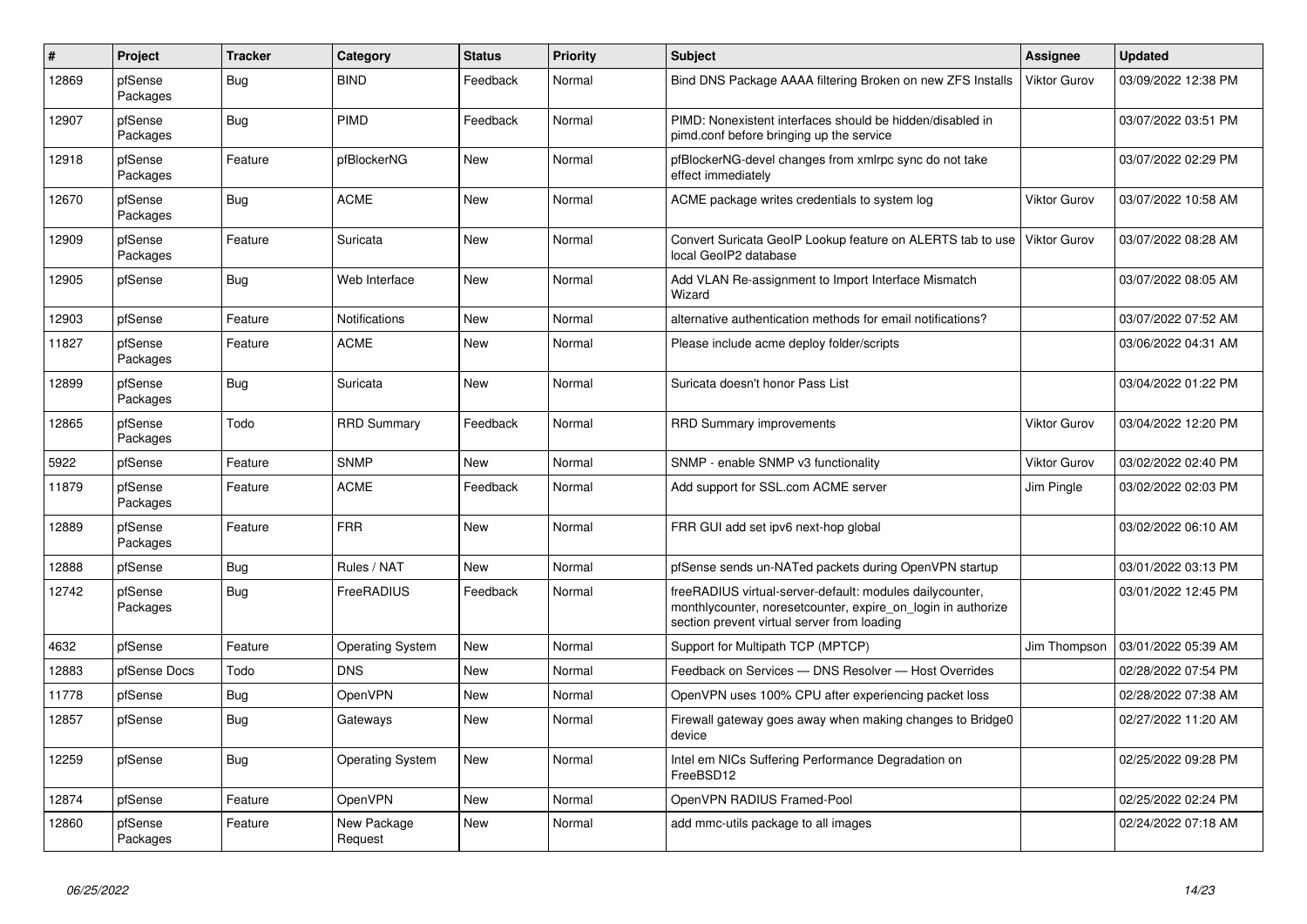| #     | Project             | <b>Tracker</b> | Category                 | <b>Status</b> | <b>Priority</b> | <b>Subject</b>                                                                                                | <b>Assignee</b> | <b>Updated</b>      |
|-------|---------------------|----------------|--------------------------|---------------|-----------------|---------------------------------------------------------------------------------------------------------------|-----------------|---------------------|
| 12861 | pfSense Docs        | Correction     | Hardware                 | New           | Normal          | pfSense hardware tuning guide references obsolete interface<br>loader variable & buffer limits                |                 | 02/23/2022 05:31 PM |
| 12859 | pfSense<br>Packages | Feature        | Zabbix                   | New           | Normal          | Add Zabbix 6.0 LTS (agent and proxy) packages                                                                 |                 | 02/23/2022 07:11 AM |
| 12849 | pfSense             | <b>Bug</b>     | <b>Operating System</b>  | New           | Normal          | pfsync kernel crash on reboot                                                                                 | Mateusz Guzik   | 02/22/2022 02:02 PM |
| 12553 | pfSense             | Feature        | Backup / Restore         | New           | Normal          | Auto Config Backup: Allow selecting multiple backups for<br>deletion                                          |                 | 02/22/2022 04:27 AM |
| 12848 | pfSense             | Feature        | <b>Dynamic DNS</b>       | New           | Normal          | Evaluation of the DynDNS "Result Match" string                                                                |                 | 02/22/2022 02:01 AM |
| 12845 | pfSense<br>Packages | <b>Bug</b>     | softflowd                | New           | Normal          | softflowd wrong vlan tag                                                                                      |                 | 02/21/2022 10:40 AM |
| 12828 | pfSense             | <b>Bug</b>     | <b>Wireless</b>          | New           | Normal          | pfSense keeps crashing (Fatal trap 12: page fault while in<br>kernel mode)                                    |                 | 02/21/2022 07:55 AM |
| 12708 | pfSense             | Bug            | Aliases / Tables         | <b>New</b>    | Normal          | alias with non resolving DNS entry breaks underlying pf table                                                 |                 | 02/20/2022 06:13 PM |
| 12822 | pfSense<br>Packages | <b>Bug</b>     | pfBlockerNG              | New           | Normal          | IPv4 Source ASN format not working                                                                            |                 | 02/18/2022 10:47 AM |
| 12823 | pfSense             | <b>Bug</b>     | DHCP (IPv6)              | New           | Normal          | Multiple DHCP6 WAN connections PPPoE interface 'defached'<br>status                                           |                 | 02/18/2022 05:39 AM |
| 8882  | pfSense             | <b>Bug</b>     | Interfaces               | Incomplete    | Normal          | Interface assignments lost on reboot                                                                          |                 | 02/17/2022 02:24 PM |
| 12475 | pfSense<br>Packages | Bug            | OpenVPN Client<br>Export | Feedback      | Normal          | OpenVPN Client Export does not show certificate without<br>private key                                        | Jim Pingle      | 02/17/2022 08:24 AM |
| 12812 | pfSense<br>Packages | Feature        | arpwatch                 | New           | Normal          | Would it be helpful if the FreeBSD net-mgmt/arpwatch port<br>had an option to use mail/dma for mail delivery? |                 | 02/16/2022 06:09 PM |
| 12806 | pfSense<br>Packages | Todo           | node exporter            | New           | Normal          | Update node exporter to 1.3.1                                                                                 |                 | 02/15/2022 05:26 PM |
| 12797 | pfSense             | <b>Bug</b>     | UPnP/NAT-PMP             | New           | Normal          | UPnP+STUN forms invalid outbound NAT rules using the<br>external address discovered from STUN                 |                 | 02/15/2022 01:01 PM |
| 12683 | pfSense<br>Packages | <b>Bug</b>     | Snort                    | Feedback      | Normal          | snort_get_vpns_list() does not include OpenVPN CSO                                                            | Viktor Gurov    | 02/15/2022 10:47 AM |
| 11931 | pfSense<br>Packages | Feature        | <b>ACME</b>              | New           | Normal          | Add support for validating a domain's ownership via Google<br>Cloud Cloud DNS                                 |                 | 02/15/2022 03:18 AM |
| 9200  | pfSense<br>Packages | Todo           | <b>ACME</b>              | New           | Normal          | Add DNS support for Google domain to Acme manager                                                             | Jim Pingle      | 02/15/2022 03:16 AM |
| 11836 | pfSense<br>Packages | Bug            | <b>FRR</b>               | Assigned      | Normal          | FRR ACCEPTFILTER unstable                                                                                     | Viktor Gurov    | 02/14/2022 07:20 AM |
| 12543 | pfSense             | <b>Bug</b>     | Web Interface            | Feedback      | Normal          | Deleteing a Outbound NAT rule gave me an empty rule and<br>displayed php error in UI.                         |                 | 02/14/2022 04:36 AM |
| 12791 | pfSense Docs        | New Content    | Diagnostics              | New           | Normal          | Diagnostic Information for Support (pfSense)                                                                  |                 | 02/13/2022 08:49 PM |
| 12787 | pfSense Docs        | Todo           | <b>IPsec</b>             | New           | Normal          | Feedback on pfSense Configuration Recipes - Routing<br>Internet Traffic Through a Site-to-Site IPsec Tunnel   |                 | 02/11/2022 11:28 PM |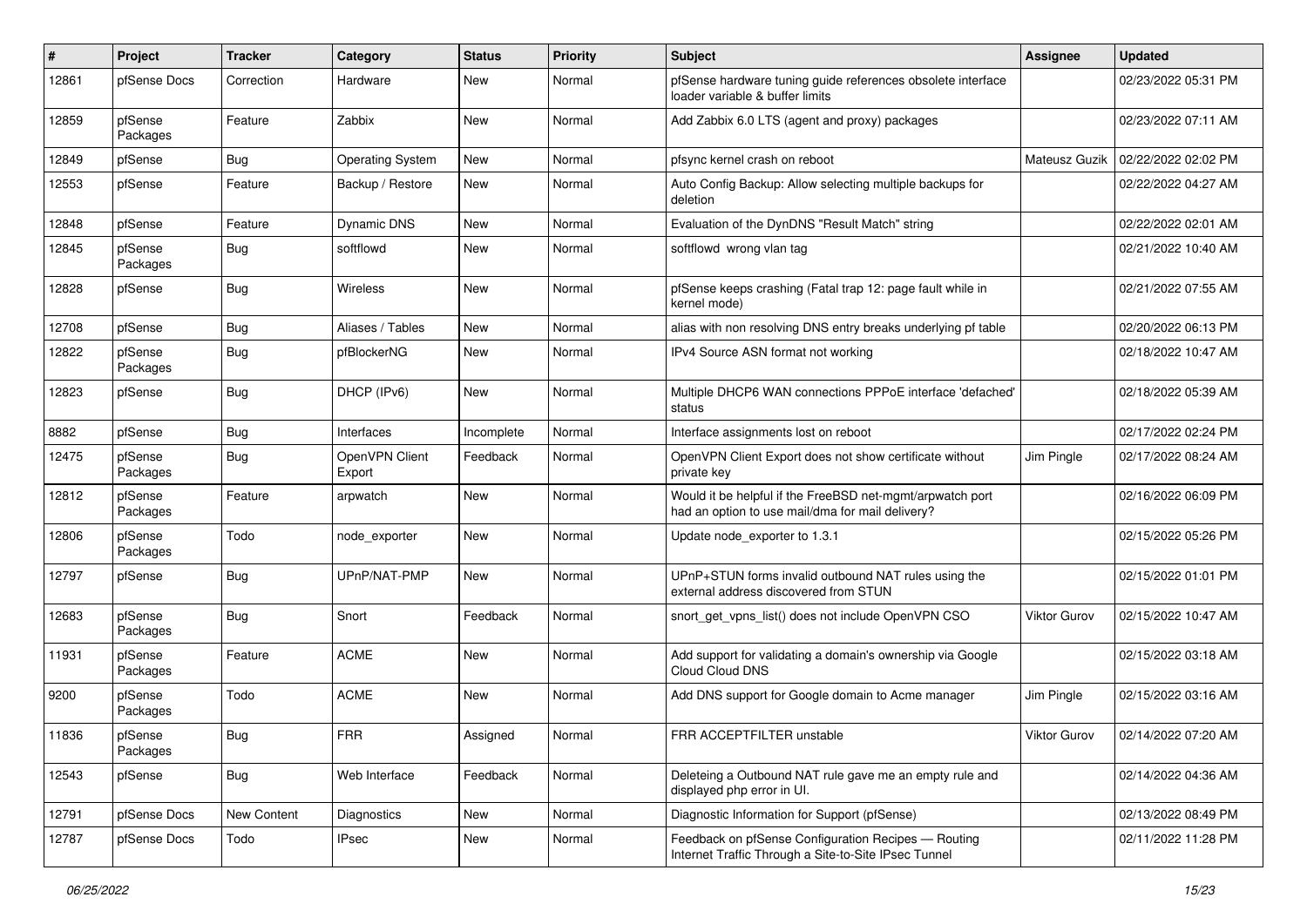| $\vert$ # | Project             | <b>Tracker</b> | Category               | <b>Status</b> | <b>Priority</b> | <b>Subject</b>                                                                                                                                         | Assignee                 | <b>Updated</b>      |
|-----------|---------------------|----------------|------------------------|---------------|-----------------|--------------------------------------------------------------------------------------------------------------------------------------------------------|--------------------------|---------------------|
| 11036     | pfSense<br>Packages | Bug            | haproxy                | New           | Normal          | <b>HAproxy ACL</b>                                                                                                                                     |                          | 02/11/2022 11:27 AM |
| 8179      | pfSense             | Bug            | DHCP (IPv4)            | Feedback      | Normal          | Incorrect reverse DNS zone in DHCP server config for<br>non-octet-aligned subnet mask                                                                  | Renato<br><b>Botelho</b> | 02/09/2022 11:17 PM |
| 12329     | pfSense<br>Packages | Feature        | Avahi                  | New           | Normal          | Add optional floating firewall rules for IPv4 and IPv6                                                                                                 |                          | 02/09/2022 04:43 PM |
| 8100      | pfSense             | Bug            | CARP                   | New           | Normal          | pfsync Initially Deletes States on Primary for Connections<br>Established through Secondary                                                            | Luiz Souza               | 02/08/2022 12:59 PM |
| 12770     | pfSense Docs        | Todo           | Firewall Rules         | New           | Normal          | Feedback on Firewall - Configuring firewall rules                                                                                                      |                          | 02/07/2022 07:43 PM |
| 6799      | pfSense             | Bug            | Rules / NAT            | New           | Normal          | Using NOT (!) with interface subnet macros results<br>unexpected traffic passing when multiple subnets are included<br>in the macro (i.e. VIP subnets) |                          | 02/07/2022 02:18 PM |
| 12767     | pfSense<br>Packages | <b>Bug</b>     | Avahi                  | <b>New</b>    | Normal          | Package radavahi-daemon does does not exist in current<br>pfSense version and it has been removed"" message on<br>pfSense 2.7 restore                  |                          | 02/07/2022 11:28 AM |
| 12762     | pfSense             | <b>Bug</b>     | <b>IPsec</b>           | <b>New</b>    | Normal          | IPsec keep alive check ignores Child SA Start Action                                                                                                   | <b>Viktor Gurov</b>      | 02/07/2022 11:21 AM |
| 12764     | pfSense             | Bug            | Gateways               | New           | Normal          | VTI gateway status is pending after assigning the VTI interface                                                                                        |                          | 02/07/2022 05:41 AM |
| 12243     | pfSense             | Todo           | Package System         | New           | Normal          | Implement "plugin interfaces()"                                                                                                                        |                          | 02/07/2022 03:50 AM |
| 12760     | pfSense<br>Packages | <b>Bug</b>     | <b>WireGuard</b>       | New           | Normal          | Link-local addresses disallowed on Wireguard interfaces                                                                                                | Christian<br>McDonald    | 02/07/2022 03:50 AM |
| 12751     | pfSense<br>Packages | Bug            | <b>FRR</b>             | New           | Normal          | Improve FRR route restoration after gateway events                                                                                                     |                          | 02/06/2022 11:07 PM |
| 12351     | pfSense<br>Packages | Todo           | pfBlockerNG            | Feedback      | Normal          | Remove non-functional feeds                                                                                                                            | <b>Viktor Gurov</b>      | 02/04/2022 02:29 PM |
| 12258     | pfSense<br>Packages | Bug            | WireGuard              | Feedback      | Normal          | Copy key buttons only work in HTTPS mode                                                                                                               |                          | 02/03/2022 04:57 AM |
| 12748     | pfSense<br>Packages | Feature        | Suricata               | New           | Normal          | Suricata blocked page timestamp breakout to it's own sortable<br>column                                                                                |                          | 02/01/2022 12:06 PM |
| 12656     | pfSense<br>Packages | Feature        | New Package<br>Request | New           | Normal          | <b>NextDNS</b>                                                                                                                                         |                          | 01/31/2022 01:50 AM |
| 12740     | pfSense             | Bug            | FreeBSD                | Incomplete    | Normal          | panic: esp input cb: Unexpected address family                                                                                                         |                          | 01/27/2022 01:19 PM |
| 12730     | pfSense             | Bug            | <b>Captive Portal</b>  | New           | Normal          | RADIUS accounting does not work if WAN is down                                                                                                         |                          | 01/26/2022 05:13 AM |
| 9700      | pfSense<br>Packages | Feature        | Squid                  | Feedback      | Normal          | Secure Squid HTTPS Proxy                                                                                                                               |                          | 01/25/2022 06:39 PM |
| 12717     | pfSense<br>Packages | Todo           | Squid                  | <b>New</b>    | Normal          | Squid 5.x Branch                                                                                                                                       |                          | 01/25/2022 06:24 PM |
| 12726     | pfSense             | Bug            | Authentication         | <b>New</b>    | Normal          | LDAP select container button auto populate                                                                                                             |                          | 01/25/2022 01:48 PM |
| 12705     | pfSense             | Bug            | <b>IPsec</b>           | Incomplete    | Normal          | ECDSA certificate does not work for IPSec VPN phase 1                                                                                                  |                          | 01/24/2022 03:22 PM |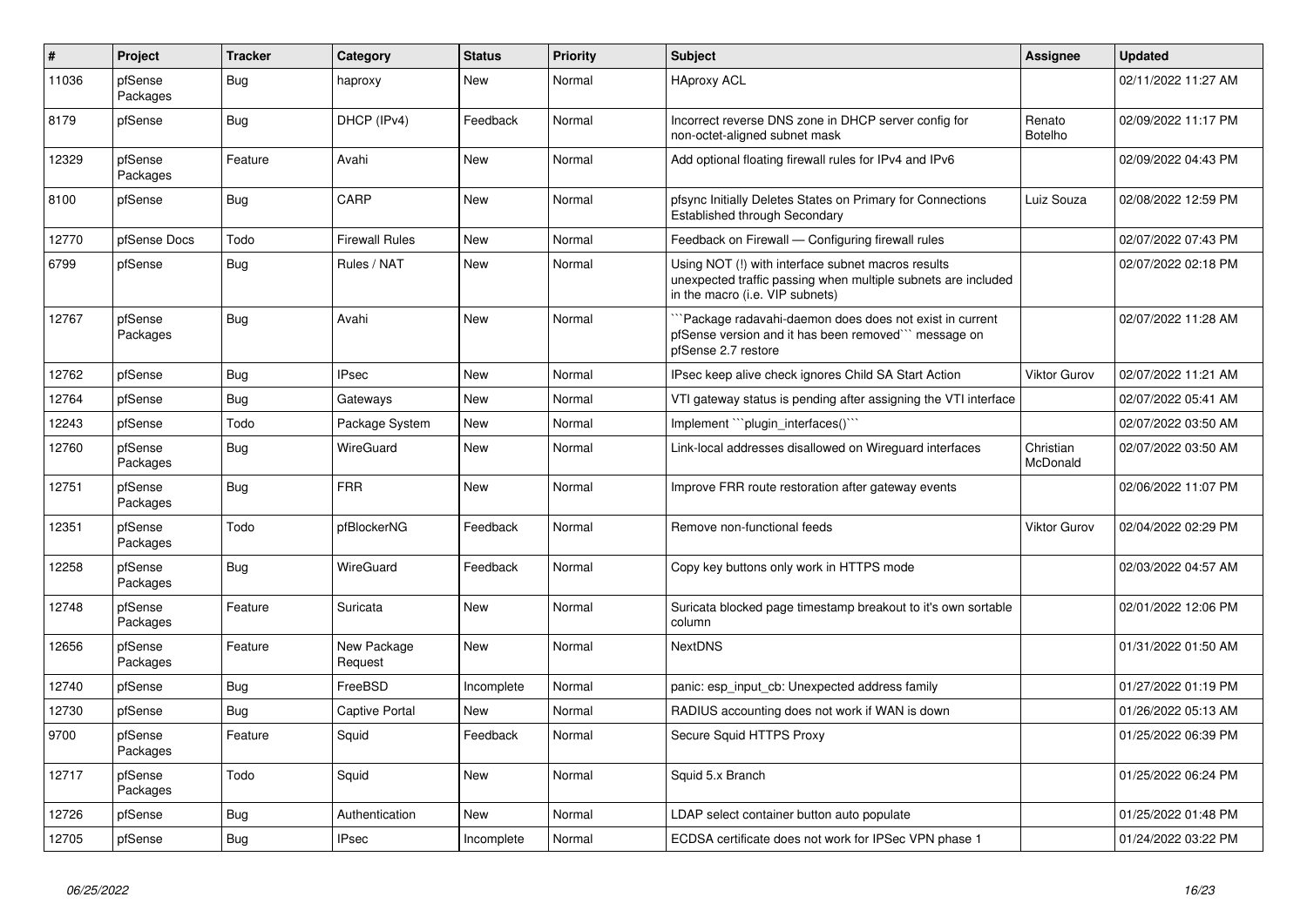| $\sharp$ | Project             | <b>Tracker</b> | Category                        | <b>Status</b>                 | <b>Priority</b> | <b>Subject</b>                                                                                                  | Assignee              | <b>Updated</b>      |
|----------|---------------------|----------------|---------------------------------|-------------------------------|-----------------|-----------------------------------------------------------------------------------------------------------------|-----------------------|---------------------|
| 12720    | pfSense             | Bug            | Rules / NAT                     | <b>Pull Request</b><br>Review | Normal          | Hide the "tag" field on non-floating tabs                                                                       | Viktor Gurov          | 01/24/2022 03:11 PM |
| 12281    | pfSense<br>Packages | Feature        | Nut                             | New                           | Normal          | Add support for Telegram/Pushover notifications                                                                 | Viktor Gurov          | 01/24/2022 07:25 AM |
| 12715    | pfSense             | Bug            | Authentication                  | New                           | Normal          | Long system startup time when LDAP is configured and<br>unavailable during startup.                             | Christian<br>McDonald | 01/24/2022 05:50 AM |
| 12711    | pfSense<br>Packages | Feature        | Telegraf                        | New                           | Normal          | Add InfluxDB V2 support                                                                                         |                       | 01/21/2022 02:54 AM |
| 7352     | pfSense             | Bug            | Routing                         | New                           | Normal          | pfSense IPv6 static route is dumped after a WAN flap                                                            |                       | 01/20/2022 09:35 AM |
| 9500     | pfSense<br>Packages | Bug            | haproxy                         | New                           | Normal          | HAproxy does not delete non-applicable action config                                                            |                       | 01/18/2022 06:28 AM |
| 12382    | pfSense             | Regression     | OpenVPN                         | New                           | Normal          | Certificate Depth checking creates OpenVPN micro-outages<br>every time a user authenticates after 2.5.2 upgrade |                       | 01/17/2022 04:17 AM |
| 12659    | pfSense Docs        | Todo           | Hardware                        | New                           | Normal          | Feedback on Hardware - Hardware Tuning and<br>Troubleshooting - Flow Control for ix                             |                       | 01/16/2022 10:22 AM |
| 6926     | pfSense             | <b>Bug</b>     | UPnP/NAT-PMP                    | <b>New</b>                    | Normal          | Miniupnp advertising expired IPv6 address                                                                       |                       | 01/15/2022 08:29 PM |
| 10843    | pfSense             | Feature        | Authentication                  | New                           | Normal          | Allow user manager settings to specify multiple authentication<br>servers                                       |                       | 01/13/2022 07:22 AM |
| 12679    | pfSense             | Feature        | Interfaces                      | New                           | Normal          | Remind user to update DHCPv6 range when changing<br>interface IPv6 prefix                                       |                       | 01/12/2022 07:36 AM |
| 12676    | pfSense             | Feature        | Rules / NAT                     | New                           | Normal          | Add the Tagged option on the Port Forward rules edit page                                                       |                       | 01/11/2022 05:52 AM |
| 1849     | pfSense             | <b>Bug</b>     | <b>Traffic Shaper</b><br>(ALTQ) | New                           | Normal          | Traffic shaper - By Queue view needs to show/use friendly<br>inerface names                                     |                       | 01/10/2022 08:10 AM |
| 5253     | pfSense             | <b>Bug</b>     | PPP Interfaces                  | New                           | Normal          | 3gstats.php 100% CPU                                                                                            |                       | 01/08/2022 05:02 PM |
| 12260    | pfSense<br>Packages | Bug            | ntop                            | New                           | Normal          | Update popup and version missmatch?                                                                             |                       | 01/08/2022 05:53 AM |
| 12665    | pfSense             | Feature        | Rules / NAT                     | New                           | Normal          | Ability to add custom pf rules from the GUI                                                                     |                       | 01/07/2022 09:30 AM |
| 12667    | pfSense<br>Packages | Bug            | WireGuard                       | New                           | Normal          | Firewall Crashed After Upgrading Wireguard                                                                      |                       | 01/07/2022 09:18 AM |
| 4242     | pfSense             | Feature        | Authentication                  | New                           | Normal          | Two Factor or OTP Authentication for Admin Interface                                                            |                       | 01/04/2022 12:07 PM |
| 11927    | pfSense             | Feature        | DHCP (IPv4)                     | Feedback                      | Normal          | Allow DHCP not to serve a gateway - small fix                                                                   |                       | 01/03/2022 04:17 PM |
| 7626     | pfSense             | Feature        | Interfaces                      | New                           | Normal          | Add IPoE support for WAN                                                                                        |                       | 01/01/2022 12:31 AM |
| 8516     | pfSense<br>Packages | <b>Bug</b>     | FreeRADIUS                      | New                           | Normal          | FreeRADIUS requires settings re-saved after pfSense upgrade   Jim Pingle                                        |                       | 12/31/2021 05:58 PM |
| 8113     | pfSense             | <b>Bug</b>     | Interfaces                      | New                           | Normal          | MTU setting on bridge, openvpn clients ignored                                                                  |                       | 12/31/2021 05:55 PM |
| 7400     | pfSense             | <b>Bug</b>     | <b>Traffic Graphs</b>           | Assigned                      | Normal          | Traffic Graphs show bad data on 2.3.3_1                                                                         | Jared Dillard         | 12/31/2021 05:47 PM |
| 6993     | pfSense             | <b>Bug</b>     | OpenVPN                         | New                           | Normal          | OpenVPN status error during CARP state transition                                                               | James Webb            | 12/31/2021 05:44 PM |
| 7113     | pfSense             | Bug            | Dashboard                       | New                           | Normal          | Interface name in Traffic Graphs                                                                                |                       | 12/31/2021 05:40 PM |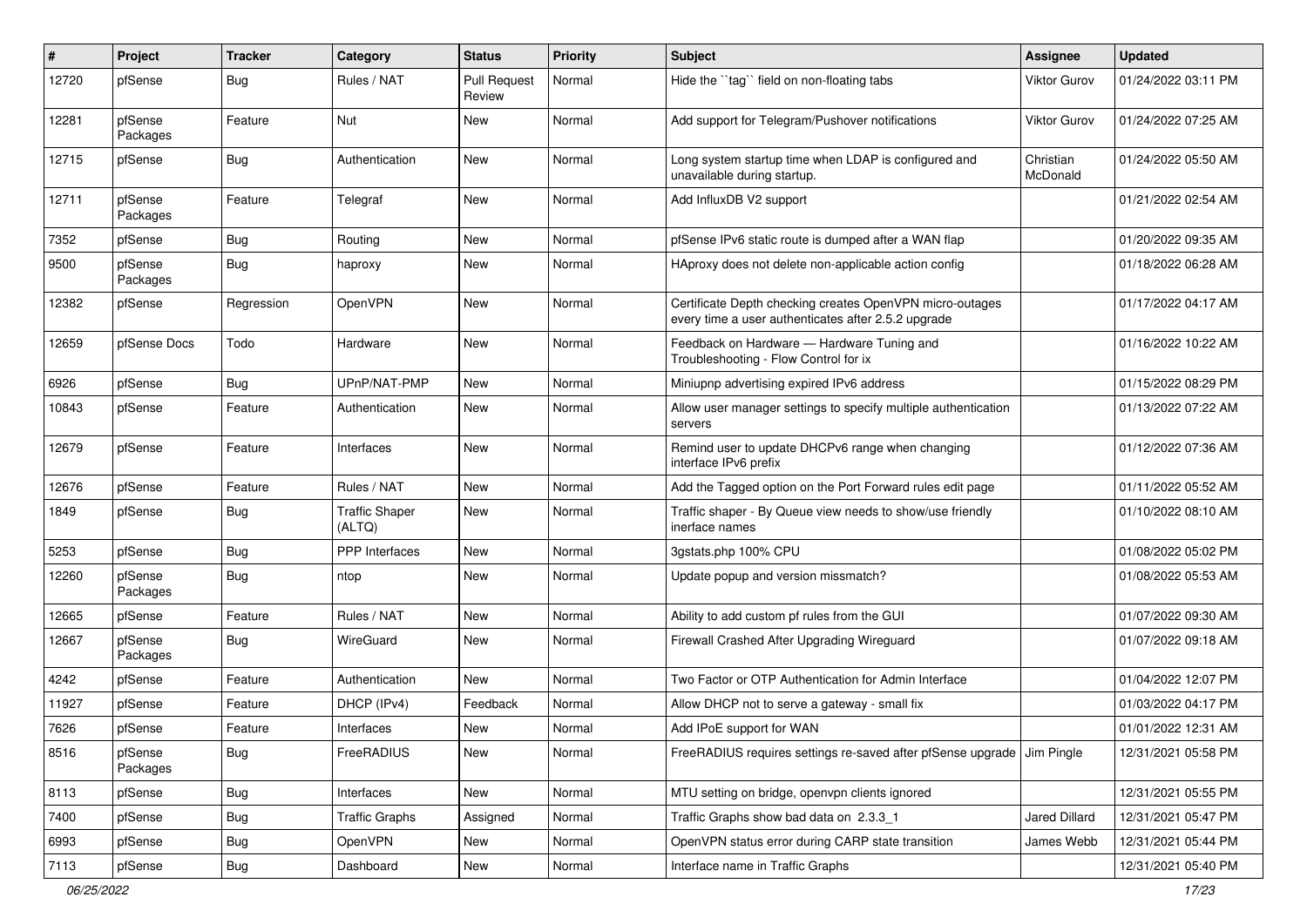| #     | Project             | <b>Tracker</b> | Category                | <b>Status</b> | <b>Priority</b> | Subject                                                                                                                          | <b>Assignee</b>       | <b>Updated</b>      |
|-------|---------------------|----------------|-------------------------|---------------|-----------------|----------------------------------------------------------------------------------------------------------------------------------|-----------------------|---------------------|
| 4345  | pfSense             | <b>Bug</b>     | <b>Operating System</b> | Confirmed     | Normal          | Traffic Shaping doesn't work with Xen netfront driver                                                                            |                       | 12/31/2021 05:30 PM |
| 5629  | pfSense             | <b>Bug</b>     | <b>IPsec</b>            | New           | Normal          | Allow for IPsec configuration using certs without a CA                                                                           |                       | 12/31/2021 05:21 PM |
| 11130 | pfSense<br>Packages | Feature        | <b>FRR</b>              | Feedback      | Normal          | FRR RIP support                                                                                                                  | Jim Pingle            | 12/31/2021 04:19 PM |
| 12423 | pfSense<br>Packages | Bug            | pfBlockerNG             | Feedback      | Normal          | Dashboard shows "SQLite database missing, Force Reload<br>DNSBL to recover!"                                                     |                       | 12/31/2021 01:06 PM |
| 12655 | pfSense<br>Packages | Bug            | Telegraf                | New           | Normal          | telegraf, wireguard plugin failing                                                                                               |                       | 12/30/2021 05:51 PM |
| 12414 | pfSense<br>Packages | Bug            | pfBlockerNG             | Feedback      | Normal          | DNSBL SafeSearch page displays input validation error if DoH<br>DoT blocking is not enabled                                      |                       | 12/30/2021 02:49 PM |
| 12206 | pfSense<br>Packages | Bug            | NET-SNMP                | Feedback      | Normal          | Certificate Manager page doesn't show Net-SNMP used<br>certificates                                                              | Viktor Gurov          | 12/30/2021 09:40 AM |
| 12653 | pfSense<br>Packages | Regression     | <b>FRR</b>              | Feedback      | Normal          | RIP related startup error                                                                                                        | Viktor Gurov          | 12/30/2021 08:37 AM |
| 6289  | pfSense             | <b>Bug</b>     | Interfaces              | New           | Normal          | IPv6 address not given to track6 interfaces on create                                                                            |                       | 12/30/2021 04:17 AM |
| 11872 | pfSense             | Bug            | Interfaces              | New           | Normal          | gif interfaces reporting incorrect traffic counters                                                                              |                       | 12/30/2021 04:00 AM |
| 11759 | pfSense             | Bug            | Dashboard               | New           | Normal          | Traffic graphs on dashboard double upload on pppoe links                                                                         |                       | 12/30/2021 04:00 AM |
| 12643 | pfSense<br>Packages | Regression     | Suricata                | Feedback      | Normal          | Rule categories are cleared after clicking the save button on<br>the Global Settings page                                        |                       | 12/30/2021 03:44 AM |
| 12648 | pfSense             | Bug            | Captive Portal          | New           | Normal          | Undocumented variables 'listenporthttp' and 'listenporthttps'                                                                    |                       | 12/28/2021 10:44 AM |
| 6651  | pfSense<br>Packages | Feature        | <b>FRR</b>              | Feedback      | Normal          | Loopback interfaces                                                                                                              | Christian<br>McDonald | 12/25/2021 02:42 PM |
| 11098 | pfSense<br>Packages | <b>Bug</b>     | Backup                  | Feedback      | Normal          | Backup Files and Directories plugin crashes firewall if /root<br>specified as backup location                                    | Viktor Gurov          | 12/23/2021 10:45 AM |
| 12513 | pfSense<br>Packages | Feature        | WireGuard               | New           | Normal          | WireGuard Utilization Status (Beyond Active Connection)                                                                          | Christian<br>McDonald | 12/22/2021 08:40 PM |
| 12473 | pfSense             | Feature        | <b>IPsec</b>            | <b>New</b>    | Normal          | Allow user adjustment of IPsec Keep Alive periodic checks                                                                        |                       | 12/22/2021 05:59 AM |
| 12215 | pfSense             | Regression     | OpenVPN                 | Feedback      | Normal          | OpenVPN does not resync when running on a gateway group                                                                          |                       | 12/22/2021 05:49 AM |
| 12625 | pfSense             | Feature        | Logging                 | New           | Normal          | Granular logging options for default firewall rules.                                                                             |                       | 12/21/2021 06:39 PM |
| 8827  | pfSense<br>Packages | <b>Bug</b>     | squidguard              | New           | Normal          | Squidguard: ACL redirect modes 'redirect' and 'err page' send<br>unresolvable URLs to the client.                                | Viktor Gurov          | 12/21/2021 05:49 AM |
| 11738 | pfSense<br>Packages | Regression     | squidguard              | Feedback      | Normal          | SquidGuard 1.16.18_17 Not Filtering Blacklist No-Transparent   Viktor Gurov<br>Mode                                              |                       | 12/21/2021 05:48 AM |
| 11960 | pfSense             | <b>Bug</b>     | Gateway Monitoring      | Feedback      | Normal          | Gateway Monitoring Traffic Goes Out Default Gateway                                                                              |                       | 12/20/2021 05:43 AM |
| 7152  | pfSense             | <b>Bug</b>     | <b>DNS Resolver</b>     | New           | Normal          | Unbound / DNS Resolver issue if "Register DHCP static<br>mappings in the DNS Resolver" set before wildcard DNS<br>custom options |                       | 12/18/2021 04:59 PM |
| 5849  | pfSense             | Bug            | CARP                    | New           | Normal          | Routing fail on CARP IPsec                                                                                                       |                       | 12/18/2021 04:41 PM |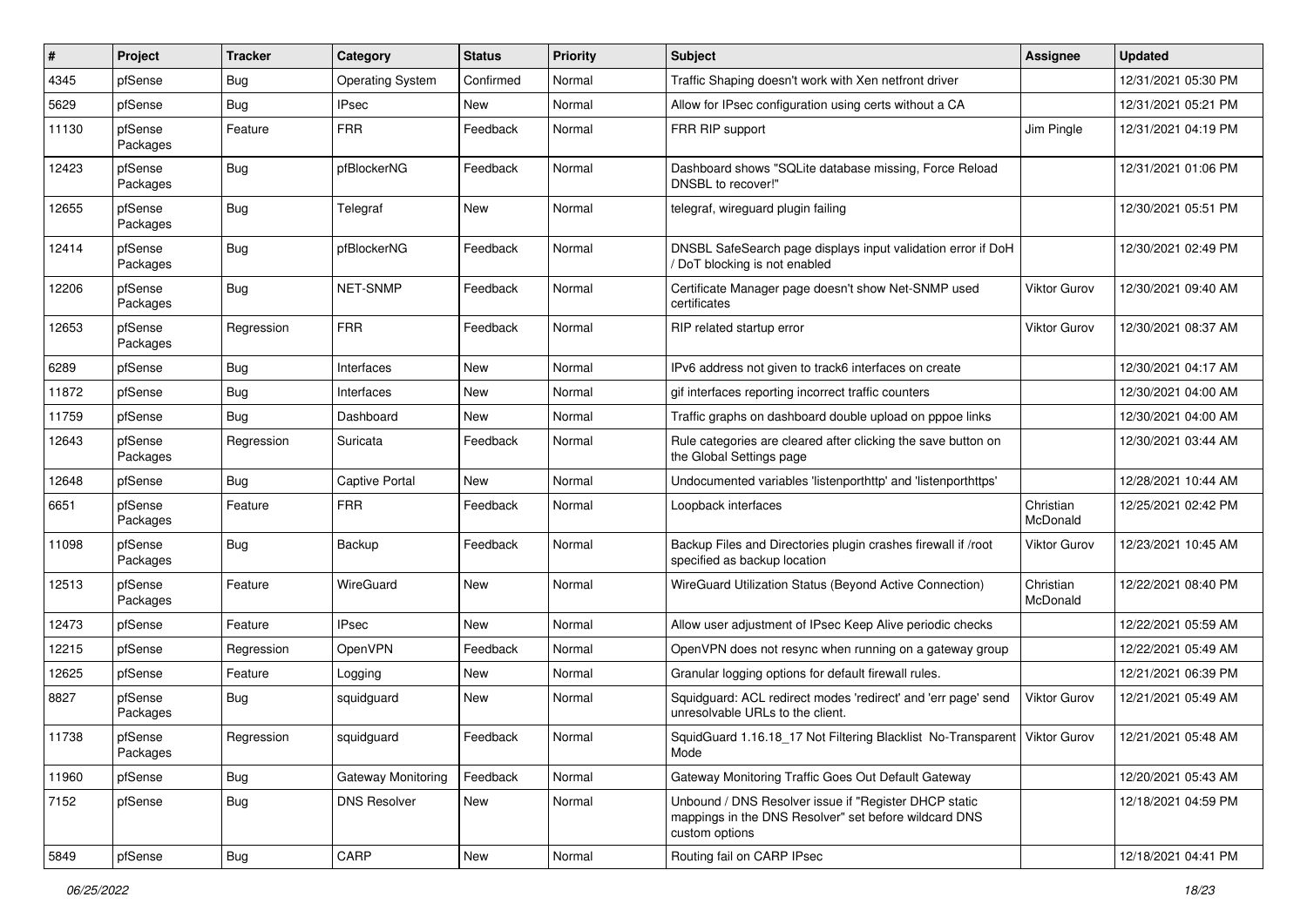| #     | Project             | <b>Tracker</b> | Category                | <b>Status</b>                 | <b>Priority</b> | <b>Subject</b>                                                                                                            | <b>Assignee</b>      | <b>Updated</b>      |
|-------|---------------------|----------------|-------------------------|-------------------------------|-----------------|---------------------------------------------------------------------------------------------------------------------------|----------------------|---------------------|
| 7235  | pfSense             | Bug            | <b>IPsec</b>            | New                           | Normal          | 4860 has not got significant IPsec performance rising with<br>enabled HW acceleration                                     | Luiz Souza           | 12/18/2021 04:32 PM |
| 12581 | pfSense             | Regression     | DHCP (IPv6)             | New                           | Normal          | CARP IPv6 assigned address does not get advertised to<br>endpoints with RADV                                              |                      | 12/16/2021 02:34 PM |
| 12602 | pfSense             | Feature        | Dynamic DNS             | New                           | Normal          | DHCPv6 should allow DDNS Client updates for hosts                                                                         |                      | 12/15/2021 11:00 AM |
| 12600 | pfSense             | Feature        | Aliases / Tables        | New                           | Normal          | allow custom mask for a network alias created from a FQDN                                                                 |                      | 12/15/2021 10:50 AM |
| 11054 | pfSense<br>Packages | <b>Bug</b>     | FreeRADIUS              | Assigned                      | Normal          | Check Client Certificate CN not working as described                                                                      | Viktor Gurov         | 12/14/2021 07:22 AM |
| 3796  | pfSense             | <b>Bug</b>     | Diagnostics             | Confirmed                     | Normal          | States summary fails and is very slow with large state tables                                                             |                      | 12/11/2021 08:03 PM |
| 4604  | pfSense             | <b>Bug</b>     | <b>NTPD</b>             | New                           | Normal          | NTP time server entries may or may not work, depending upon<br>interfaces selected when configuring NTP service           |                      | 12/11/2021 07:59 PM |
| 1667  | pfSense             | Bug            | L <sub>2</sub> TP       | New                           | Normal          | L2TP server does not respond properly from a CARP VIP                                                                     |                      | 12/11/2021 07:43 PM |
| 12091 | pfSense             | Feature        | Authentication          | New                           | Normal          | RFE: Add support for sssd authentication                                                                                  |                      | 12/10/2021 04:55 PM |
| 12552 | pfSense             | <b>Bug</b>     | OpenVPN                 | New                           | Normal          | "Pull DNS" option within OpenVPN client does not cause<br>pfSense to use DNS servers assigned by remote OpenVPN<br>server |                      | 12/08/2021 08:45 AM |
| 12573 | pfSense<br>Packages | Feature        | New Package<br>Request  | New                           | Normal          | Dashboard widget with external connection map                                                                             | aleksei<br>prokofiev | 12/07/2021 07:38 AM |
| 12570 | pfSense Docs        | Correction     | General                 | New                           | Normal          | Active appliance list missing 6100                                                                                        |                      | 12/06/2021 11:41 AM |
| 12565 | pfSense Docs        | New Content    | OpenVPN                 | <b>New</b>                    | Normal          | Document new "Duplicate Connection Limit" option on<br>OpenVPN server instances                                           | Jim Pingle           | 12/06/2021 08:07 AM |
| 12544 | pfSense             | <b>Bug</b>     | <b>Operating System</b> | <b>New</b>                    | Normal          | OpenSSH vulnerabilities                                                                                                   |                      | 12/04/2021 04:36 PM |
| 12563 | pfSense             | <b>Bug</b>     | OpenVPN                 | New                           | Normal          | OpenVPN server doesn't support Framed-IPv6-Address<br>RADIUS attribute                                                    |                      | 12/03/2021 11:19 AM |
| 9370  | pfSense Docs        | Correction     | General                 | In Progress                   | Normal          | Update old screenshots                                                                                                    | Jim Pingle           | 12/03/2021 09:55 AM |
| 12547 | pfSense             | <b>Bug</b>     | <b>Operating System</b> | Feedback                      | Normal          | unsheduled system reboot/crash                                                                                            | Mateusz Guzik        | 12/01/2021 01:20 PM |
| 12506 | pfSense<br>Packages | Bug            | Suricata                | Feedback                      | Normal          | Only selected instance is restarted on suppress list change                                                               | Viktor Gurov         | 12/01/2021 04:43 AM |
| 11182 | pfSense<br>Packages | Bug            | <b>NRPE</b>             | <b>New</b>                    | Normal          | NRPE in HA syncs the bind IP                                                                                              |                      | 12/01/2021 02:15 AM |
| 10462 | pfSense<br>Packages | Feature        | LCDProc                 | <b>Pull Request</b><br>Review | Normal          | CPU Temp Screen                                                                                                           |                      | 11/29/2021 08:28 AM |
| 12542 | pfSense             | <b>Bug</b>     | Virtual IP Addresses    | New                           | Normal          | Cannot assign a same IPv6 Link-Local address to different<br>interfaces                                                   |                      | 11/25/2021 01:41 AM |
| 11210 | pfSense<br>Packages | Feature        | Suricata                | Feedback                      | Normal          | 3rd party rulesets                                                                                                        | Viktor Gurov         | 11/24/2021 04:21 AM |
| 10404 | pfSense             | Feature        | <b>NTPD</b>             | New                           | Normal          | Consider using chrony for NTP services                                                                                    |                      | 11/23/2021 06:59 PM |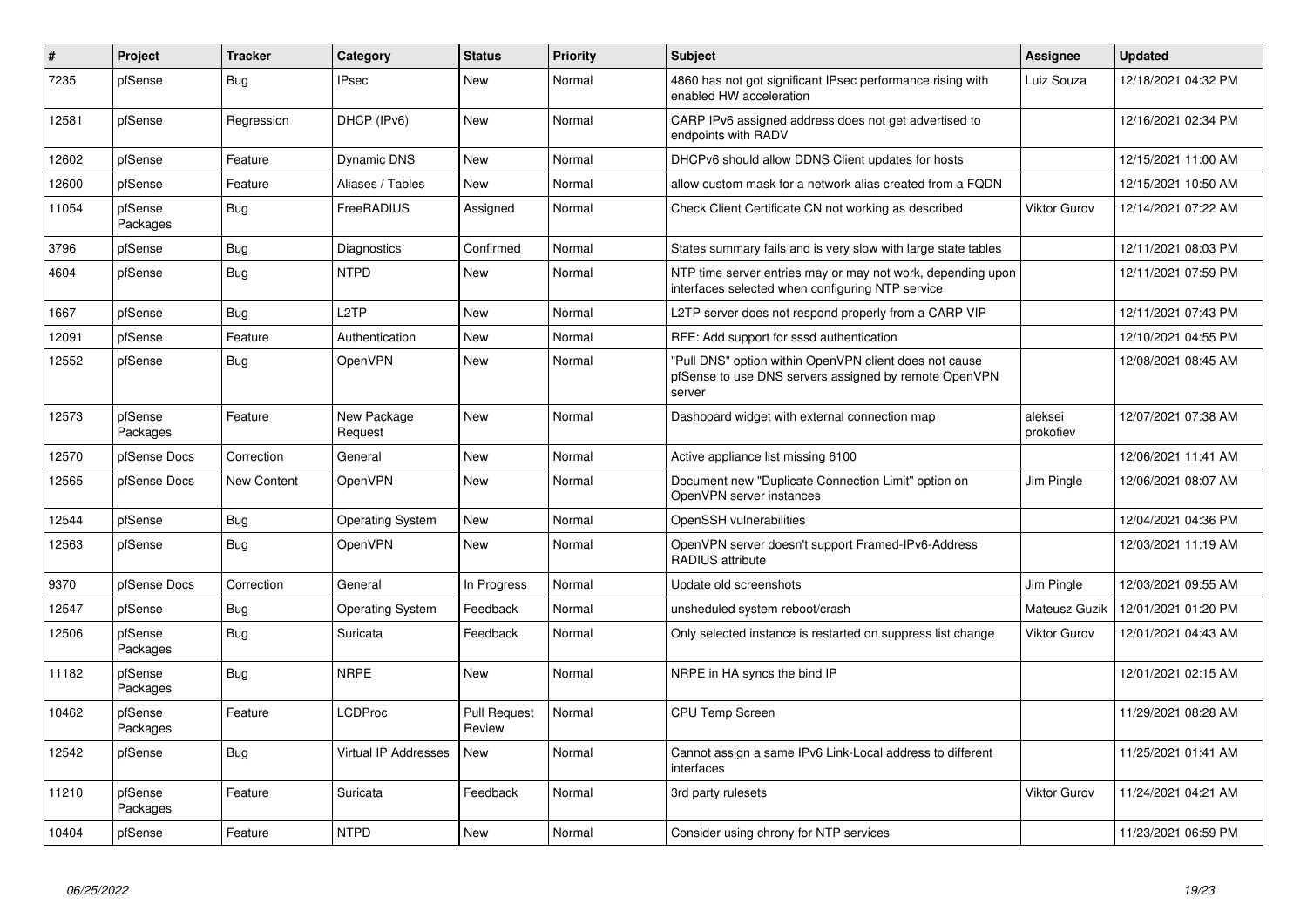| $\#$  | Project             | <b>Tracker</b> | Category                 | <b>Status</b>                 | <b>Priority</b> | <b>Subject</b>                                                                                           | <b>Assignee</b>       | <b>Updated</b>      |
|-------|---------------------|----------------|--------------------------|-------------------------------|-----------------|----------------------------------------------------------------------------------------------------------|-----------------------|---------------------|
| 7096  | pfSense             | Bug            | <b>DNS Resolver</b>      | Feedback                      | Normal          | Unbound fails to start on boot if specific network devices are<br>configured in the "Network Interfaces" |                       | 11/22/2021 08:59 AM |
| 12538 | pfSense<br>Packages | <b>Bug</b>     | PIMD                     | <b>New</b>                    | Normal          | PIMD sub-interface bug                                                                                   |                       | 11/20/2021 09:44 PM |
| 12535 | pfSense             | Documentation  | Routing                  | <b>New</b>                    | Normal          | Negate Rules function does not match the description                                                     |                       | 11/19/2021 02:03 PM |
| 4128  | pfSense             | Feature        | Notifications            | New                           | Normal          | Email notification webgui configuration                                                                  |                       | 11/18/2021 12:48 PM |
| 12526 | pfSense<br>Packages | Feature        | WireGuard                | New                           | Normal          | <b>WireGuard Widget</b>                                                                                  | Christian<br>McDonald | 11/17/2021 07:15 AM |
| 12525 | pfSense<br>Packages | Feature        | WireGuard                | <b>New</b>                    | Normal          | WireGuard Tunnel restore configuration                                                                   | Christian<br>McDonald | 11/17/2021 07:15 AM |
| 12249 | pfSense             | Bug            | Backup / Restore         | New                           | Normal          | HAProxy causing failed ACB backups                                                                       |                       | 11/15/2021 11:58 PM |
| 4688  | pfSense             | Feature        | <b>IPsec</b>             | New                           | Normal          | Missing TFC Traffic Flow Confidentiality support                                                         |                       | 11/15/2021 12:27 PM |
| 12519 | pfSense             | Bug            | Authentication           | New                           | Normal          | Fail authentication using special character in password via the<br><b>LDAP</b> connector                 |                       | 11/12/2021 07:39 AM |
| 11525 | pfSense<br>Packages | Bug            | Suricata                 | <b>New</b>                    | Normal          | pfsense 2.5.0 release version for vlan issue to suricata                                                 |                       | 11/11/2021 08:16 AM |
| 12507 | pfSense<br>Packages | Bug            | softflowd                | <b>Pull Request</b><br>Review | Normal          | Add support for bi-directional flows in softflowd                                                        |                       | 11/11/2021 03:53 AM |
| 12509 | pfSense             | Bug            | OpenVPN                  | <b>New</b>                    | Normal          | Deffered authentication does not work with auth-gen-token<br>external-auth or pusk "auth-token"          |                       | 11/08/2021 04:01 AM |
| 12508 | pfSense             | <b>Bug</b>     | <b>DHCP Relay</b>        | New                           | Normal          | DHCP Relay over VPN                                                                                      |                       | 11/06/2021 11:25 AM |
| 12504 | pfSense             | <b>Bug</b>     | Interfaces               | <b>New</b>                    | Normal          | BCM57412 NetXtreme-E 10Gb RDMA Ethernet controller<br>issue                                              |                       | 11/05/2021 04:51 AM |
| 12502 | pfSense<br>Packages | Feature        | syslog-ng                | New                           | Normal          | Syslog-ng Configuration Library (scl) missing                                                            |                       | 11/02/2021 06:06 PM |
| 12495 | pfSense             | Feature        | <b>Dynamic DNS</b>       | <b>Pull Request</b><br>Review | Normal          | DynDNS: add deSEC IPv4&v6 simultaneos update                                                             | Lukas Wiest           | 11/01/2021 08:53 AM |
| 12494 | pfSense             | Feature        | Dynamic DNS              | <b>Pull Request</b><br>Review | Normal          | DynDNS: make simultaneous update of IP and LegacyIP<br>possible                                          | Lukas Wiest           | 11/01/2021 08:52 AM |
| 12491 | pfSense<br>Packages | Feature        | squidguard               | <b>New</b>                    | Normal          | squidguard: allow multiple regex                                                                         |                       | 10/28/2021 03:30 PM |
| 8013  | pfSense             | <b>Bug</b>     | <b>IPsec</b>             | <b>New</b>                    | Normal          | IPsec MSS clamping value shared for IPv4 and IPv6                                                        | Luiz Souza            | 10/28/2021 01:37 PM |
| 11429 | pfSense             | <b>Bug</b>     | Web Interface            | New                           | Normal          | System Log / Settings form activates "Reset Log Files" button<br>on enter                                |                       | 10/28/2021 01:35 PM |
| 12357 | pfSense             | Bug            | Captive Portal           | <b>New</b>                    | Normal          | Captive Portal popup Logout button loads full login page in<br>popup when clicked                        |                       | 10/27/2021 12:10 PM |
| 12483 | pfSense             | <b>Bug</b>     | Configuration<br>Backend | <b>New</b>                    | Normal          | GUI creates inconsistent config.xml                                                                      |                       | 10/23/2021 06:48 AM |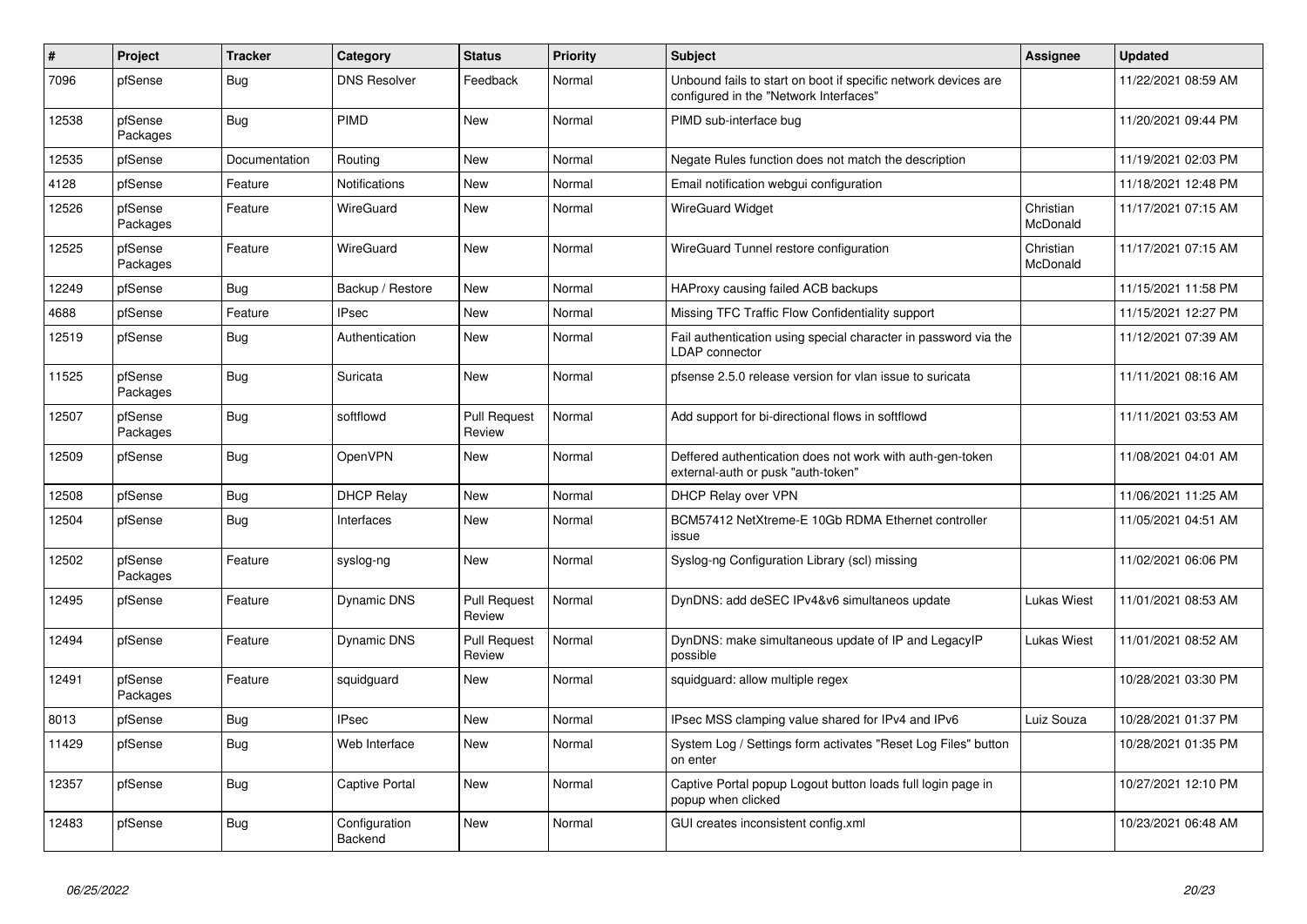| #     | Project             | <b>Tracker</b> | Category                    | <b>Status</b>                 | <b>Priority</b> | <b>Subject</b>                                                                                                                      | Assignee            | <b>Updated</b>      |
|-------|---------------------|----------------|-----------------------------|-------------------------------|-----------------|-------------------------------------------------------------------------------------------------------------------------------------|---------------------|---------------------|
| 12436 | pfSense             | Bug            | <b>PPPoE Server</b>         | New                           | Normal          | Pppoe server config gui does not allow setting of chap<br>authentication, and sets the network start address for<br>allocation to 0 |                     | 10/21/2021 08:15 AM |
| 9344  | pfSense             | <b>Bug</b>     | Translations                | New                           | Normal          | OpenVPN click NCP Algorithms will always go to DH<br>Parameters website(in Chinese-Taiwan)                                          |                     | 10/21/2021 03:48 AM |
| 11163 | pfSense<br>Packages | Feature        | <b>ACME</b>                 | <b>Pull Request</b><br>Review | Normal          | Preferred Chain option                                                                                                              |                     | 10/18/2021 09:10 AM |
| 12467 | pfSense             | <b>Bug</b>     | <b>Captive Portal</b>       | <b>New</b>                    | Normal          | CP error on client disconnect after reboot                                                                                          |                     | 10/17/2021 05:35 AM |
| 12465 | pfSense<br>Packages | Feature        | haproxy                     | New                           | Normal          | Add forwardfor advanced usecases                                                                                                    |                     | 10/16/2021 07:35 PM |
| 11592 | pfSense<br>Packages | <b>Bug</b>     | node exporter               | New                           | Normal          | Node exporter can not read system statistics                                                                                        |                     | 10/15/2021 09:37 PM |
| 9617  | pfSense             | Feature        | <b>PPP</b> Interfaces       | New                           | Normal          | PPPoE Static IP Configuration in GUI                                                                                                |                     | 10/15/2021 08:52 PM |
| 12461 | pfSense Docs        | Todo           | Hardware                    | New                           | Normal          | Improve macOS Serial Command Instructions                                                                                           |                     | 10/15/2021 03:47 PM |
| 12459 | pfSense             | Todo           | Virtual IP Addresses        | New                           | Normal          | Add IP Alias subnet input validation                                                                                                |                     | 10/15/2021 09:35 AM |
| 12458 | pfSense             | Feature        | Authentication              | New                           | Normal          | Use "unixHomeDirectory" instead of "homeDirectory" when<br>LDAP authentication server is Active Directory                           |                     | 10/15/2021 08:18 AM |
| 9798  | pfSense<br>Packages | Feature        | pfBlockerNG                 | New                           | Normal          | add ipv4 and ipv6 dnscrypt-resolvers feeds                                                                                          |                     | 10/14/2021 09:48 AM |
| 12451 | pfSense             | Bug            | <b>Virtual IP Addresses</b> | New                           | Normal          | deleteVIP() does not check RFC2136 Update Source                                                                                    |                     | 10/13/2021 10:06 AM |
| 12444 | pfSense<br>Packages | Bug            | ntop                        | New                           | Normal          | ntopng throws errors when viewing single host                                                                                       |                     | 10/11/2021 12:39 PM |
| 12126 | pfSense<br>Packages | <b>Bug</b>     | FreeRADIUS                  | New                           | Normal          | freeradius3 0.15.7_31                                                                                                               |                     | 10/11/2021 08:21 AM |
| 12101 | pfSense<br>Packages | Bug            | arpwatch                    | Assigned                      | Normal          | ArpWatch Suppression Mac for "flip-flop" not suppressing                                                                            | <b>Viktor Gurov</b> | 10/09/2021 07:19 PM |
| 9633  | pfSense             | Feature        | <b>PPPoE Server</b>         | New                           | Normal          | PPPoE/L2TP Server Status Page                                                                                                       |                     | 10/09/2021 12:05 PM |
| 11430 | pfSense             | Bug            | Interfaces                  | New                           | Normal          | PHP console spam after Assigning Interfaces                                                                                         |                     | 10/09/2021 10:37 AM |
| 12162 | pfSense Docs        | Todo           | Products                    | New                           | Normal          | Add "usb reset" as possible solution for non-booting flash<br>drives on the SG-1100                                                 |                     | 10/07/2021 02:19 PM |
| 11871 | pfSense Docs        | Correction     | Products                    | New                           | Normal          | SG-2100 must be manually power cycled after installation                                                                            |                     | 10/07/2021 02:19 PM |
| 1620  | pfSense<br>Packages | Bug            | Squid                       | New                           | Normal          | Can't use transparent proxy when using bridge.                                                                                      |                     | 10/07/2021 04:19 AM |
| 12427 | pfSense<br>Packages | Todo           | haproxy                     | New                           | Normal          | ha-proxy: action order in the GUI is not keeped in the resulting<br>ha-proxy configuration                                          |                     | 10/06/2021 07:02 AM |
| 10739 | pfSense<br>Packages | Feature        | haproxy                     | Feedback                      | Normal          | Update HAproxy-devel package to 2.2 and HAproxy to 2.0                                                                              | Viktor Gurov        | 10/03/2021 03:53 PM |
| 12188 | pfSense<br>Packages | Bug            | OpenVPN Client<br>Export    | New                           | Normal          | client export breaks multi remote configurations                                                                                    |                     | 10/02/2021 05:58 PM |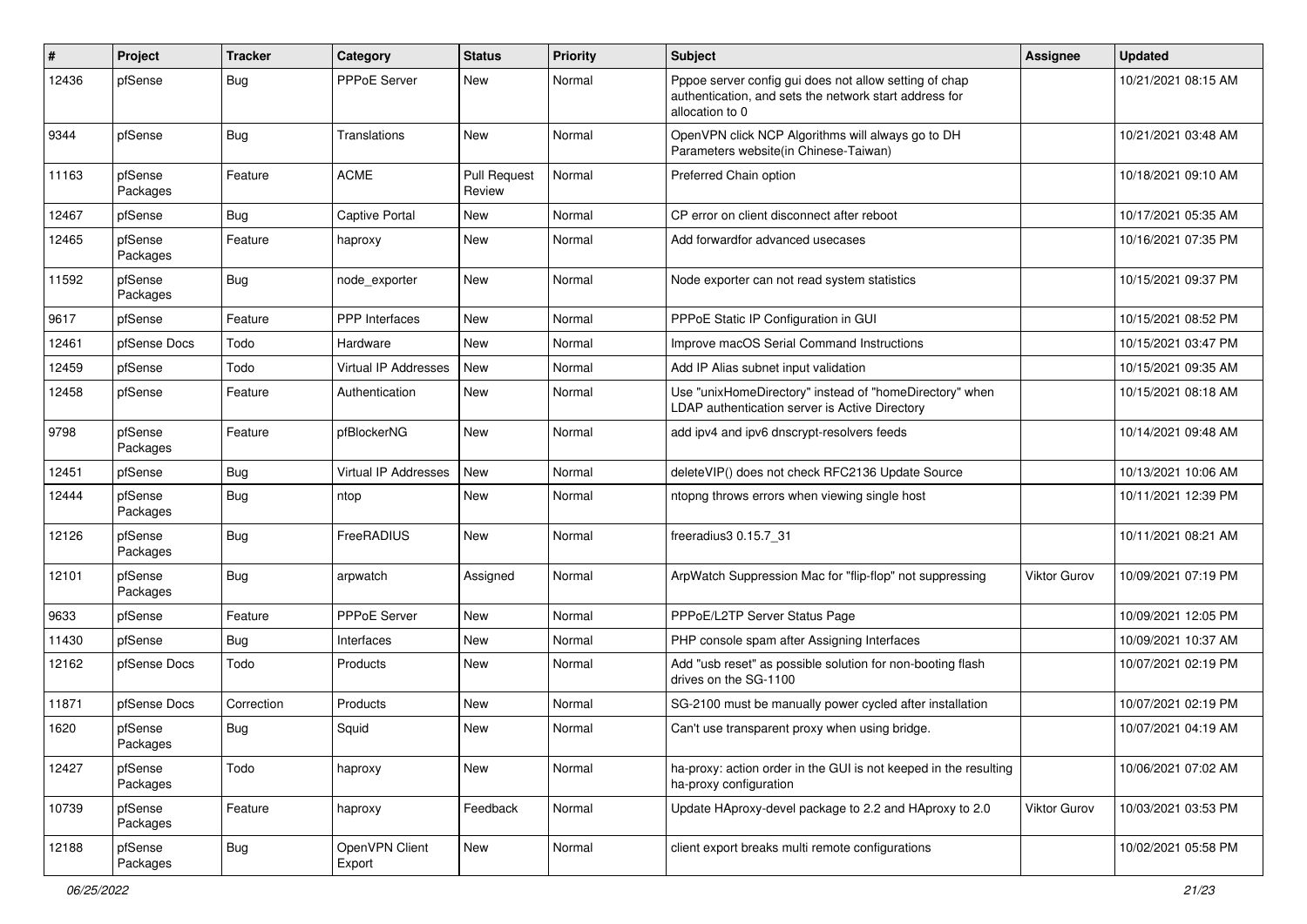| ∦     | Project             | <b>Tracker</b> | Category                 | <b>Status</b> | <b>Priority</b> | <b>Subject</b>                                                                                        | Assignee            | <b>Updated</b>      |
|-------|---------------------|----------------|--------------------------|---------------|-----------------|-------------------------------------------------------------------------------------------------------|---------------------|---------------------|
| 12421 | pfSense             | <b>Bug</b>     | Rules / NAT              | New           | Normal          | IPV6 limiter bug                                                                                      |                     | 10/02/2021 08:44 AM |
| 12033 | pfSense<br>Packages | <b>Bug</b>     | pfBlockerNG              | New           | Normal          | maxmindb and sqlite3 modules not found                                                                |                     | 10/01/2021 04:42 AM |
| 12411 | pfSense Docs        | Todo           | <b>High Availability</b> | New           | Normal          | Feedback on High Availability - pfSense XML-RPC Config<br><b>Sync Overview</b>                        |                     | 09/29/2021 10:39 AM |
| 12402 | pfSense Docs        | Todo           | Configuration            | New           | Normal          | Feedback on Configuration - Advanced Configuration<br>Options - Notifications                         |                     | 09/24/2021 12:46 AM |
| 12401 | pfSense             | Bug            | <b>Traffic Graphs</b>    | New           | Normal          | Traffic graphs with untagged and tagged VLAN on same<br>interface                                     |                     | 09/23/2021 09:18 PM |
| 12395 | pfSense Docs        | Todo           | Packages                 | New           | Normal          | Feedback on Packages - FRR Package - Border Gateway<br>Protocol - BGP Required Information            |                     | 09/21/2021 04:32 PM |
| 11961 | pfSense<br>Packages | <b>Bug</b>     | <b>FRR</b>               | Feedback      | Normal          | FRR OSPF add unwanted area 0 authentication to router ospf                                            | Viktor Gurov        | 09/16/2021 10:25 PM |
| 12167 | pfSense<br>Packages | Bug            | <b>FRR</b>               | Feedback      | Normal          | BGP TCP setkey not set if neighbor is in peer group                                                   | Viktor Gurov        | 09/16/2021 09:38 AM |
| 12300 | pfSense             | Feature        | Hardware / Drivers       | New           | Normal          | Add Aquantia Atlantic driver to pfsense                                                               |                     | 09/14/2021 06:49 AM |
| 12367 | pfSense             | Todo           | Installer                | New           | Normal          | ZFS: Do not show memstick disk on target list                                                         |                     | 09/13/2021 07:37 AM |
| 12322 | pfSense<br>Packages | Bug            | Suricata                 | Feedback      | Normal          | Suricata creates invalid HOME NET entries                                                             | Viktor Gurov        | 09/10/2021 11:42 AM |
| 11295 | pfSense<br>Packages | Feature        | pfBlockerNG              | Feedback      | Normal          | DNSBL IDN support                                                                                     | Viktor Gurov        | 09/10/2021 11:33 AM |
| 12144 | pfSense             | <b>Bug</b>     | Operating System         | In Progress   | Normal          | Bug in "df -t" filtering if two filesystems use the same<br>mountpoint                                | Mateusz Guzik       | 09/10/2021 10:07 AM |
| 12358 | pfSense<br>Packages | Feature        | pfBlockerNG              | New           | Normal          | IP List Copy/Import/Export                                                                            |                     | 09/09/2021 01:56 PM |
| 11268 | pfSense             | <b>Bug</b>     | Web Interface            | New           | Normal          | Cookie named 'id' prevents Edit form fields being set properly                                        |                     | 09/03/2021 06:16 AM |
| 11742 | pfSense<br>Packages | <b>Bug</b>     | Suricata                 | New           | Normal          | Blocking / Unblocking is not working correctly.                                                       |                     | 09/01/2021 11:08 AM |
| 10693 | pfSense<br>Packages | Bug            | <b>BIND</b>              | New           | Normal          | pfSense Bind Zone Editor UI does not update zone serial<br>number when a change is made               |                     | 09/01/2021 12:51 AM |
| 9857  | pfSense             | Feature        | <b>IPsec</b>             | New           | Normal          | IPsec Down/Up SMTP Notifications                                                                      |                     | 08/31/2021 08:07 AM |
| 6370  | pfSense             | <b>Bug</b>     | IPsec                    | Confirmed     | Normal          | IPSEC bound to WAN gateway group and Dynamic DNS<br>doesn't to fail back tunnel to WAN on DDNS update |                     | 08/31/2021 07:38 AM |
| 12308 | pfSense<br>Packages | Feature        | New Package<br>Request   | New           | Normal          | Dynamicaly Update Firewall Aliases from OpenVPN LDAP<br>Group membership of the connected user        |                     | 08/27/2021 12:51 AM |
| 12292 | pfSense<br>Packages | Feature        | Suricata                 | Feedback      | Normal          | GeoIP look on the Alerts, Blocked and Files pages                                                     | <b>Viktor Gurov</b> | 08/23/2021 08:16 AM |
| 4479  | pfSense             | Bug            | <b>Operating System</b>  | New           | Normal          | Firewall rules won't match GRE interface after applying IPSEC<br>transport encryption on GRE tunnel   | Luiz Souza          | 08/20/2021 08:46 AM |